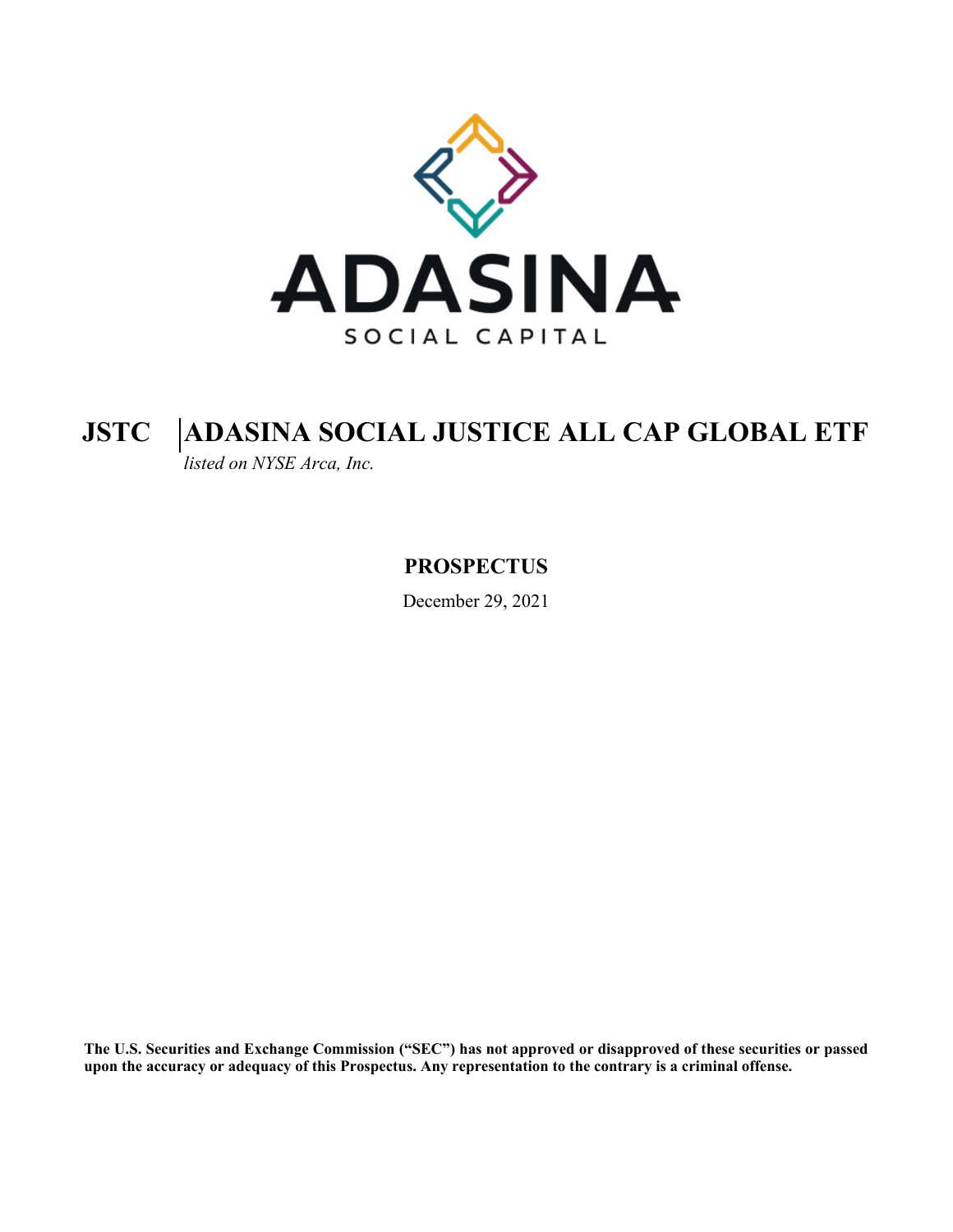# TABLE OF CONTENTS

| <b>11</b> |
|-----------|
|           |
|           |
|           |
| 15        |
|           |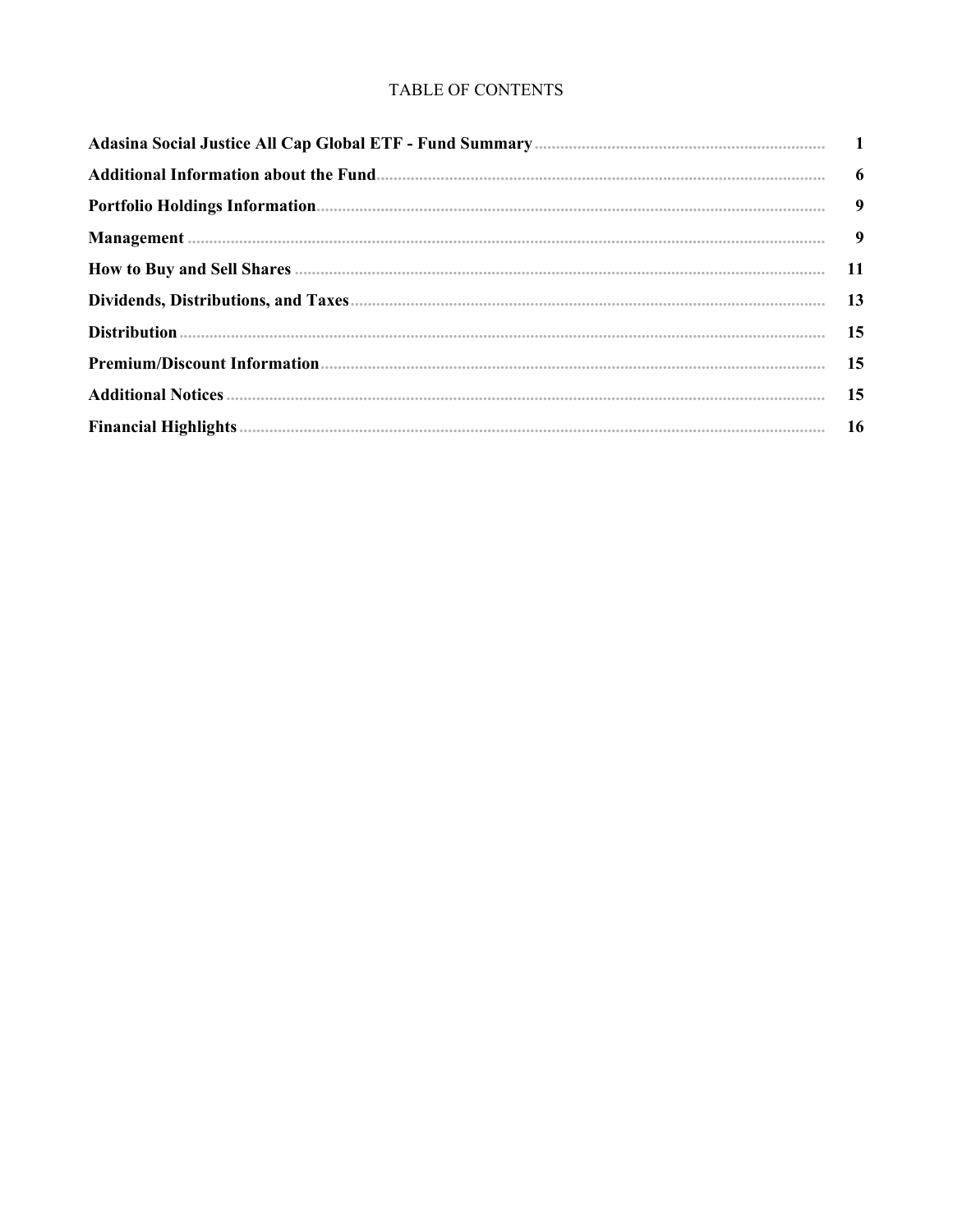#### <span id="page-2-0"></span>**Investment Objective**

The Adasina Social Justice All Cap Global ETF (the "Fund") seeks capital appreciation and income.

#### **Fees and Expenses of the Fund**

This table describes the fees and expenses that you may pay if you buy, hold, and sell shares of the Fund ("Shares"). You may pay other fees, such as brokerage commissions and other fees to financial intermediaries, which are not reflected in the table and Example below.

**Annual Fund Operating Expenses** (expenses that you pay each year as a percentage of the value of your investment)

| Management Fees                             | $0.89\%$ |
|---------------------------------------------|----------|
| Distribution and/or Service (12b-1) Fees    | $0.00\%$ |
| Other Expenses                              | $0.00\%$ |
| <b>Total Annual Fund Operating Expenses</b> | $0.89\%$ |
|                                             |          |

#### **Expense Example**

This Example is intended to help you compare the cost of investing in the Fund with the cost of investing in other funds. The Example assumes that you invest \$10,000 in the Fund for the time periods indicated and then redeem all of your Shares at the end of those periods. The Example also assumes that your investment has a 5% return each year and that the Fund's operating expenses remain the same. The Example does not take into account brokerage commissions that you may pay on your purchases and sales of Shares. Although your actual costs may be higher or lower, based on these assumptions your costs would be:

| 1 Year | 3 Years | 5 Years | 10 Years |
|--------|---------|---------|----------|
| \$91   | \$284   | \$493   | \$1,096  |

#### **Portfolio Turnover**

The Fund pays transaction costs, such as commissions, when it buys and sells securities (or "turns over" its portfolio). A higher portfolio turnover rate may indicate higher transaction costs and may result in higher taxes when Shares are held in a taxable account. These costs, which are not reflected in total annual fund operating expenses or in the expense example above, affect the Fund's performance. For the fiscal period December 8, 2020 (commencement of operations) to August 31, 2021, the Fund's portfolio turnover rate was 59% of the average value of its portfolio.

#### **Principal Investment Strategies**

The Fund is an actively-managed exchange-traded fund ("ETF") that seeks to achieve its investment objectives by investing the Fund's assets in a portfolio of global companies whose business practices are aligned with the social justice investment criteria of Robasciotti & Associates, Inc., doing business as Adasina Social Capital ("Adasina" or the "Sub-Adviser"). Adasina seeks to invest the Fund's assets to achieve returns similar to those of the Adasina Social Justice Index (the "Index"), a data-driven index which is owned and maintained by Adasina, administered by EQM Indexes LLC ("EQM"), and calculated and published by an independent calculation agent. The Fund's portfolio is expected to consist of all or a representative sample of the securities contained in the Index.

The Fund is actively-managed, and Adasina generally expects to use a "replication" strategy to achieve its investment objectives, meaning it will invest in all of the component securities of the Index. However, the Fund may use a "representative sampling" strategy, meaning Adasina will generally invest the Fund's assets in a sample of the securities in the Index whose return is expected to approximate that of the Index as a whole, when Adasina believes it is in the best interests of the Fund. In addition, the Fund may purchase a security not currently in the Index or sell a security that is currently in the Index when Adasina believes such security will be added to or removed from the Index, at the next reconstitution of the Index, based on information that became available following the most recent reconstitution of the Index. Under normal market conditions, the Fund will invest in at least three countries (one of which may be the United States) and will invest at least 40% of its total assets at the time of purchase in non-U.S. companies.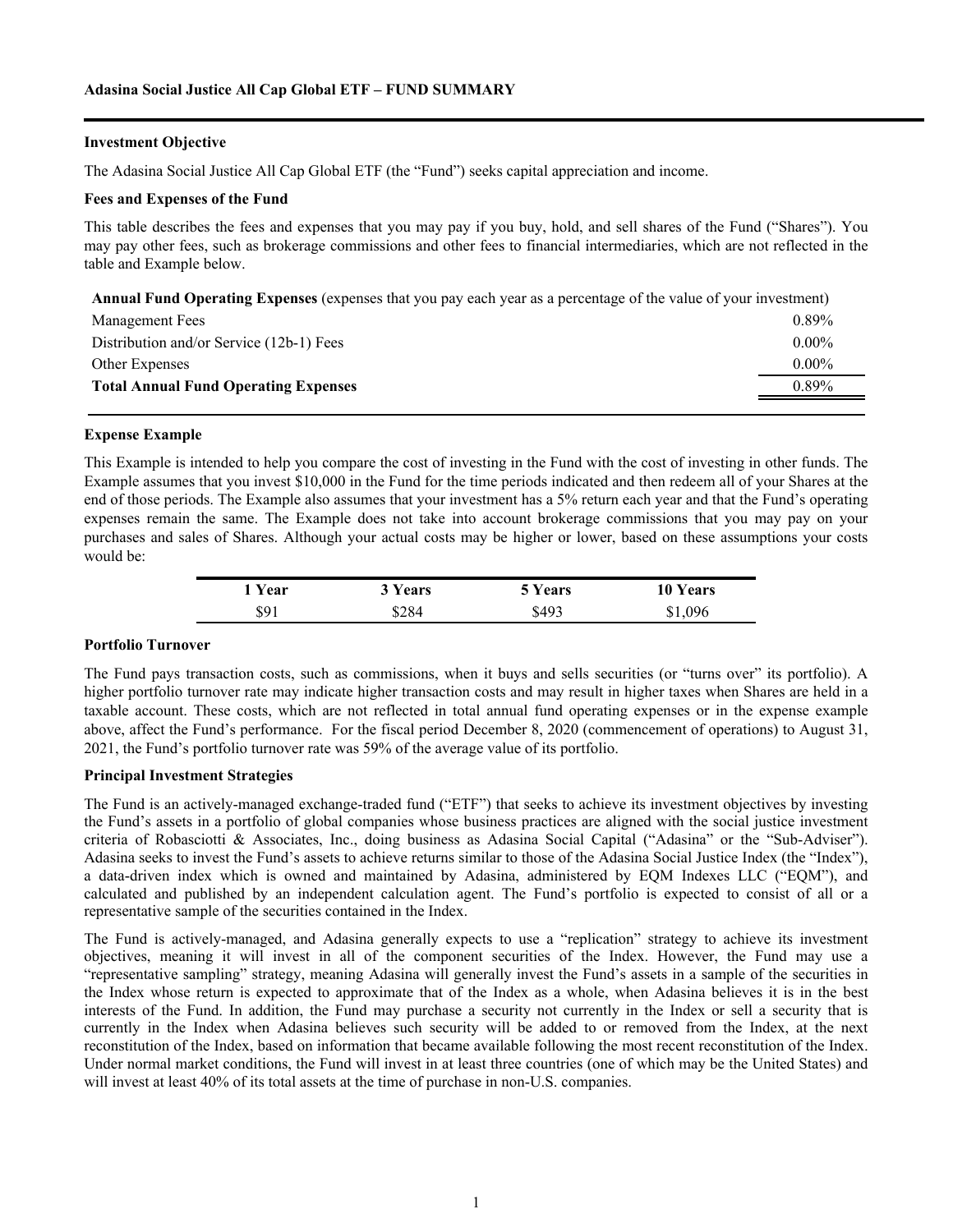#### *Adasina Social Justice Index*

The Index is composed of equity securities of companies that possess characteristics that Adasina believes meet the investment criteria for investors concerned with social justice. The Index universe begins with approximately 9,000 publiclytraded U.S. and non-U.S. securities, excluding real estate investment trust ("REIT") securities. Non-U.S. companies will be U.S. exchange-traded American Depositary Receipts ("ADRs"), if available, provided their liquidity is comparable to locally traded shares. Companies are screened for exclusion from the Index based on Adasina's social justice investment criteria. To determine these criteria, Adasina works closely with social justice organizations to build new and identify existing data sets that represent the issues most directly affecting their communities and uses this community-sourced data to establish the standards regarding social justice characteristics considered in the Index. The characteristics that the Index considers fall into the following criteria:

| Racial The Racial Justice criteria aim to uproot systems that reinforce, perpetuate, and exacerbate racial inequities.  |
|-------------------------------------------------------------------------------------------------------------------------|
| The Index seeks to exclude companies that Adasina determines participate in, or benefit from, those unjust              |
| systems. This includes companies that Adasina has determined: are involved in the ownership, operation,                 |
| management, and service of prisons and immigrant detention centers; provide or facilitate money bail                    |
| services; participate in citizen and immigrant surveillance; operate for-profit colleges; are involved in state         |
| violence and human rights violations as a result of military occupations; fail to support indigenous peoples'           |
| rights; or do not implement diversity policies or programs to increase workforce diversity.                             |
| Gender The Gender Justice criteria aim to ensure safe and fair opportunities for all people, regardless of their gender |
| identity. The Index seeks to exclude companies with policies and practices that Adasina determines do not               |
| support gender equity or LGBTQ+ equality. This includes companies that support restricting reproductive                 |
| rights, maintain policies that enable serial sexual harassment, fail to offer equal and fair employment                 |
| opportunities to women and members of the LGBTQ+ community, or lack sufficient gender representation                    |
| in leadership.                                                                                                          |
| <b>Economic</b> The Economic Justice criteria aim to create a fair and equitable financial future for all people and    |
| communities. The Index seeks to exclude companies that Adasina determines fail to deal fairly with the                  |
| public or their employees. This includes companies that pay sub-minimum wages to employees or excessive                 |
| executive wages, fail to ensure the elimination of forced labor and child labor in their supply chains,                 |
| maintain poor working conditions, or provide predatory financial products and services.                                 |
| Climate The Climate Justice criteria aim to advance the goals of environmental sustainability in partnership with       |
| social justice movements. The Index seeks to exclude companies that Adasina determines significantly                    |
| contribute to climate change, lack environmentally sustainable practices, or negatively impact air and water            |
| quality. This includes companies that: are involved in fossil fuel production, refining, and extraction; fund           |
| the fossil fuel industry; engage in the most harmful aspects of extractive agriculture; engage in excessive             |
| energy usage; significantly contribute to deforestation; fail to effectively manage carbon emissions; engage            |
| in mining; fail to effectively manage waste; or generate significant air pollution or other environmental               |
| hazards, which Adasina has determined disproportionately impact poor communities and people of color.                   |
| Movement The Movement Aligned criteria take direction from a variety of causes that advance social equity and the       |
| Aligned welfare of people and the planet. The Index seeks to exclude companies that Adasina has determined              |
| negatively impact animal welfare and human safety, as well as companies that lack adequate corporate                    |
| accountability. This includes companies that Adasina has determined: have poor animal welfare practices;                |
| produce or sell fur and leather products; engage in non-medical animal testing; produce, distribute, or derive          |
| substantial revenue from tobacco products; provide significant financial support to socially conservative               |
| institutions; fail to maintain adequate protections for customer data and security; have poor accounting,               |
| management, or other corporate governance practices; or produce products with a substantially negative                  |
| social impact, including the manufacture or sale of weapons or firearms.                                                |

The Index comprises the common stocks of domestic and foreign issuers, including those in emerging and developing markets. Index constituents may be large-, mid-, or small-capitalization companies. Additionally, companies included in the Index must be exchange-listed and must meet certain minimum liquidity requirements.

Securities in the Social Justice Index are market-capitalization weighted. The Index is rebalanced and reconstituted semiannually, effective on the last trading day of November and May. As of November 30, 2021, the Index was composed of 772 constituents, representing investments in 50 different countries.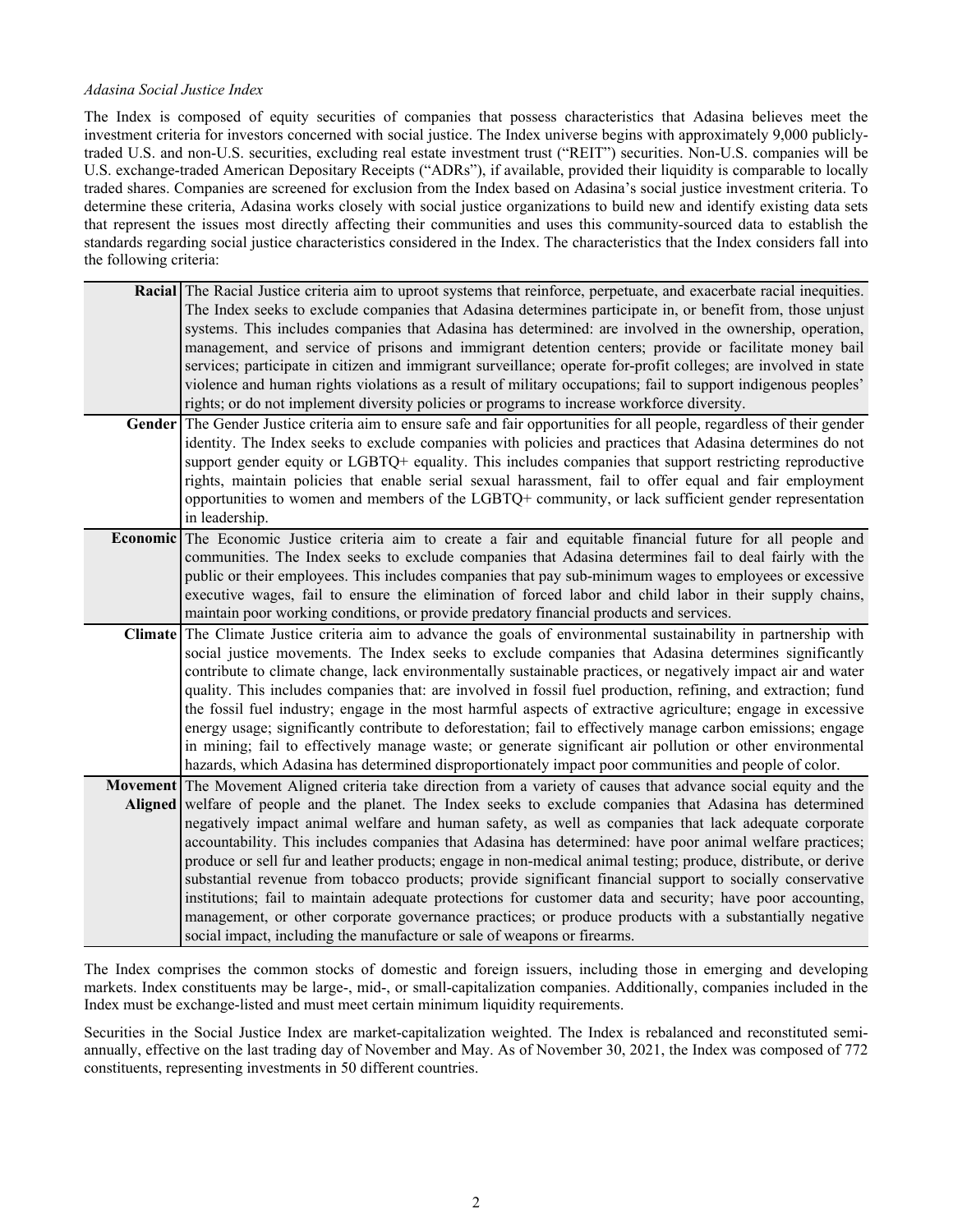## **Principal Investment Risks**

The principal risks of investing in the Fund are summarized below. The principal risks are presented in alphabetical order to facilitate finding particular risks and comparing them with those of other funds. Each risk summarized below is considered a "principal risk" of investing in the Fund, regardless of the order in which it appears. As with any investment, there is a risk that you could lose all or a portion of your investment in the Fund. Some or all of these risks may adversely affect the Fund's net asset value per share ("NAV"), trading price, yield, total return, and/or ability to meet its investment objectives. For more information about the risks of investing in the Fund, see the section in the Fund's Prospectus titled "Additional Information About the Fund - Principal Risks of Investing in the Fund."

**Emerging and Developing Markets Risk.** The Fund may invest in securities issued by companies domiciled or headquartered in emerging and developing market nations. Investments in securities traded in developing or emerging markets, or that provide exposure to such securities or markets, can involve additional risks relating to political, economic, currency, or regulatory conditions not associated with investments in U.S. securities and investments in more developed international markets. Such conditions may impact the ability of the Fund to buy, sell, or otherwise transfer securities, adversely affect the trading market and price for Shares and cause the Fund to decline in value.

**Equity Market Risk.** The equity securities held in the Fund's portfolio may experience sudden, unpredictable drops in value or long periods of decline in value. This may occur because of factors that affect securities markets generally or factors affecting specific issuers, industries, or sectors in which the Fund invests. The Fund will invest in common stocks directly. Common stocks are generally exposed to greater risk than other types of securities, such as preferred stock and debt obligations, because common stockholders generally have inferior rights to receive payment from specific issuers.

## **ETF Risk.**

- *◦ Authorized Participants, Market Makers, and Liquidity Providers Concentration Risk.* The Fund has a limited number of financial institutions that are authorized to purchase and redeem Shares directly from the Fund (known as "Authorized Participants" or "APs"). In addition, there may be a limited number of market makers and/or liquidity providers in the marketplace. To the extent either of the following events occur, Shares may trade at a material discount to NAV and possibly face delisting: (i) APs exit the business or otherwise become unable to process creation and/or redemption orders and no other APs step forward to perform these services; or (ii) market makers and/or liquidity providers exit the business or significantly reduce their business activities and no other entities step forward to perform their functions.
- *◦ Costs of Buying or Selling Shares.* Due to the costs of buying or selling Shares, including brokerage commissions imposed by brokers and bid-ask spreads, frequent trading of Shares may significantly reduce investment results and an investment in Shares may not be advisable for investors who anticipate regularly making small investments.
- *Shares May Trade at Prices Other Than NAV.* As with all ETFs, Shares may be bought and sold in the secondary market at market prices. Although it is expected that the market price of Shares will approximate the Fund's NAV, there may be times when the market price of Shares is more than the NAV intra-day (premium) or less than the NAV intra-day (discount) due to supply and demand of Shares or during periods of market volatility. This risk is heightened in times of market volatility, periods of steep market declines, and periods when there is limited trading activity for Shares in the secondary market, in which case such premiums or discounts may be significant. Because securities held by the Fund may trade on foreign exchanges that are closed when the Fund's primary listing exchange is open, the Fund is likely to experience premiums and discounts greater than those of ETFs holding only domestic securities.
- *Trading*. Although Shares are listed on a national securities exchange, such as NYSE Arca, Inc. (the "Exchange"), and may be traded on U.S. exchanges other than the Exchange, there can be no assurance that Shares will trade with any volume, or at all, on any stock exchange. In stressed market conditions, the liquidity of Shares may begin to mirror the liquidity of the Fund's underlying portfolio holdings, which can be significantly less liquid than Shares.

**Foreign Securities Risk.** Investments in securities or other instruments of non-U.S. issuers, including depositary receipts, such as ADRs, involve certain risks not involved in domestic investments and may experience more rapid and extreme changes in value than investments in securities of U.S. companies. Financial markets in foreign countries often are not as developed, efficient, or liquid as financial markets in the United States, and therefore, the prices of non-U.S. securities and instruments, including ADRs, can be more volatile. In addition, the Fund will be subject to risks associated with adverse political and economic developments in foreign countries, which may include the imposition of economic sanctions. Generally, there is less readily available and reliable information about non-U.S. issuers due to less rigorous disclosure or accounting standards and regulatory practices.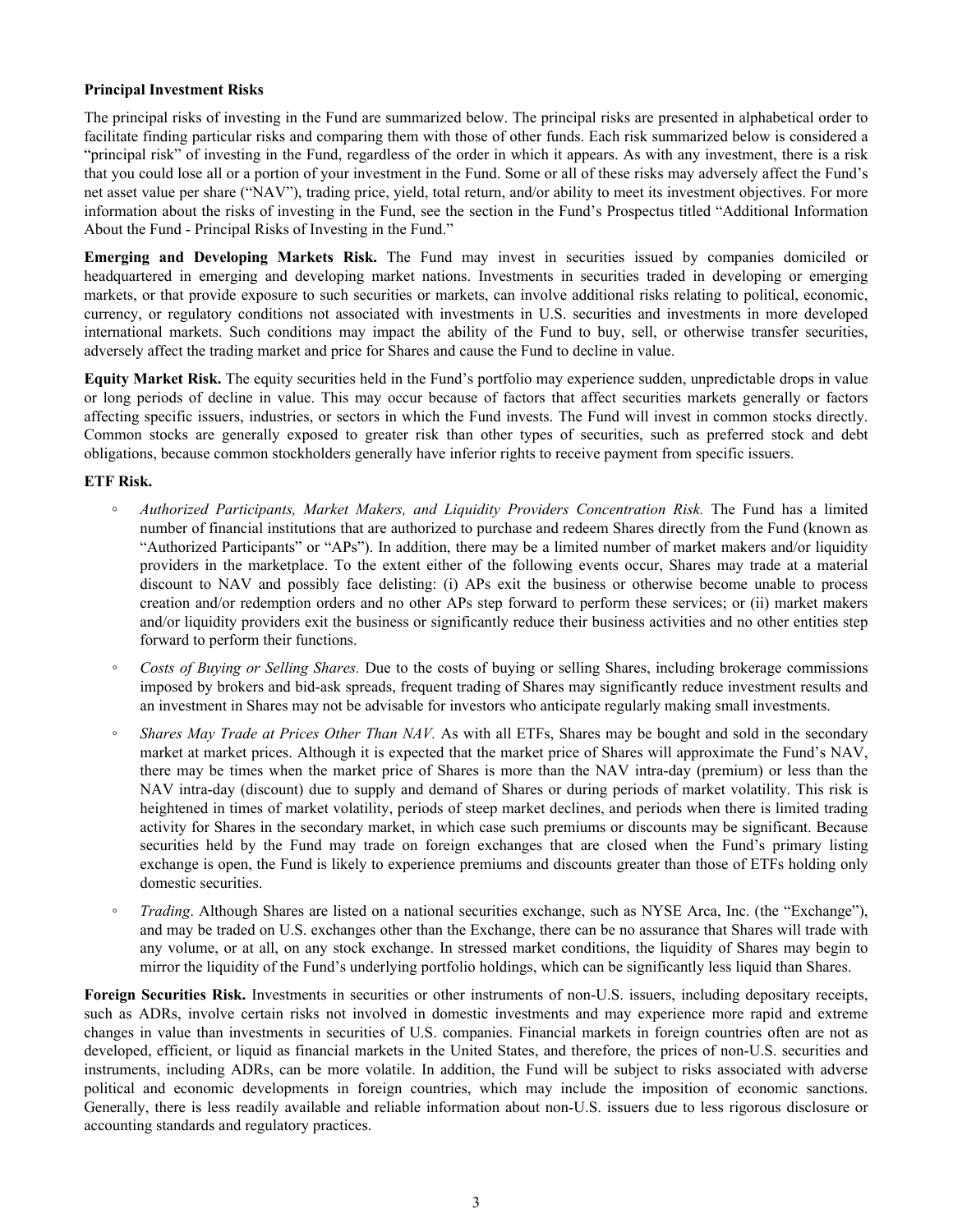**General Market Risk**. Economies and financial markets throughout the world are becoming increasingly interconnected, which increases the likelihood that events or conditions in one country or region will adversely impact markets or issuers in other countries or regions. Securities in the Fund's portfolio may underperform in comparison to securities in the general financial markets, a particular financial market, or other asset classes, due to a number of factors, including inflation (or expectations for inflation), interest rates, global demand for particular products or resources, natural disasters or events, pandemic diseases, terrorism, regulatory events, and government controls.

**Index Risk.** The Index may not reflect all companies meeting the Index's eligibility criteria if certain characteristics of a company are not known at the time the Index is composed or reconstituted.

**Management Risk.** The Fund is actively-managed and may not meet its investment objectives based on Adasina's success or failure to implement investment strategies for the Fund.

#### **Market Capitalization Risk.**

- **◦** *Large-Capitalization Investing.* The securities of large-capitalization companies may be relatively mature compared to smaller companies and therefore subject to slower growth during times of economic expansion. Largecapitalization companies may also be unable to respond quickly to new competitive challenges, such as changes in technology and consumer tastes.
- *Mid-Capitalization Investing.* The securities of mid-capitalization companies may be more vulnerable to adverse issuer, market, political, or economic developments than securities of large-capitalization companies. The securities of mid-capitalization companies generally trade in lower volumes and are subject to greater and more unpredictable price changes than large-capitalization stocks or the stock market as a whole.
- *Small-Capitalization Investing*. The securities of small-capitalization companies may be more vulnerable to adverse issuer, market, political, or economic developments than securities of large- or mid-capitalization companies. The securities of small-capitalization companies generally trade in lower volumes and are subject to greater and more unpredictable price changes than large- or mid-capitalization stocks or the stock market as a whole. There is typically less publicly available information concerning smaller-capitalization companies than for larger, more established companies.

**Recent Market Events Risk.** U.S. and international markets have experienced significant periods of volatility in recent years and months due to a number of economic, political and global macro factors including the impact of COVID-19, which has resulted in public health issues, growth concerns in the U.S. and overseas, layoffs, rising unemployment claims, changed travel and social behaviors, and reduced consumer spending. The lasting effects of COVID-19 on the global economy and the recovery from COVID-19 are uncertain and may last for an extended period of time. These developments as well as other events could result in further market volatility and negatively affect financial asset prices, the liquidity of certain securities and the normal operations of securities exchanges and other markets.

**Recently Organized Fund Risk.** The Fund is newer, with a limited operating history. As a result, prospective investors do not have a long-term track record or history on which to base their investment decision. There can be no assurance that the Fund will grow to or maintain an economically viable size.

**Sector Risk**. At times the Fund may increase the relative emphasis of its investments in a particular sector or group of industries. The prices of securities of issuers in a particular sector may be more susceptible to fluctuations due to changes in economic or business conditions, government regulations, availability of basic resources or supplies, or other events that affect that industry or sector more than securities of issuers in other industries and sectors. To the extent that the Fund increases the relative emphasis of its investments in a particular industry or sector, the value of Shares may fluctuate in response to events affecting that industry or sector.

**Style Risk.** Applying Racial, Gender, Economic, and Climate Justice as well as Movement Aligned criteria to the Fund's investment selection process may exclude securities of certain issuers for non-financial reasons and therefore, the Fund may underperform the broader equity market or other funds that do not utilize similar criteria when selecting investments.

**Third Party Data Risk.** The composition of the Index, and consequently the Fund's portfolio, is heavily dependent on information and data calculated and published by an independent third party calculation agent ("Third Party Data"). When Third Party Data proves to be incorrect or incomplete, any decisions made in reliance thereon may lead to the inclusion or exclusion of securities from the Index that would have been excluded or included had the Third Party Data been correct and complete. If the composition of the Index reflects such errors, the Fund's portfolio can also be expected to reflect the errors.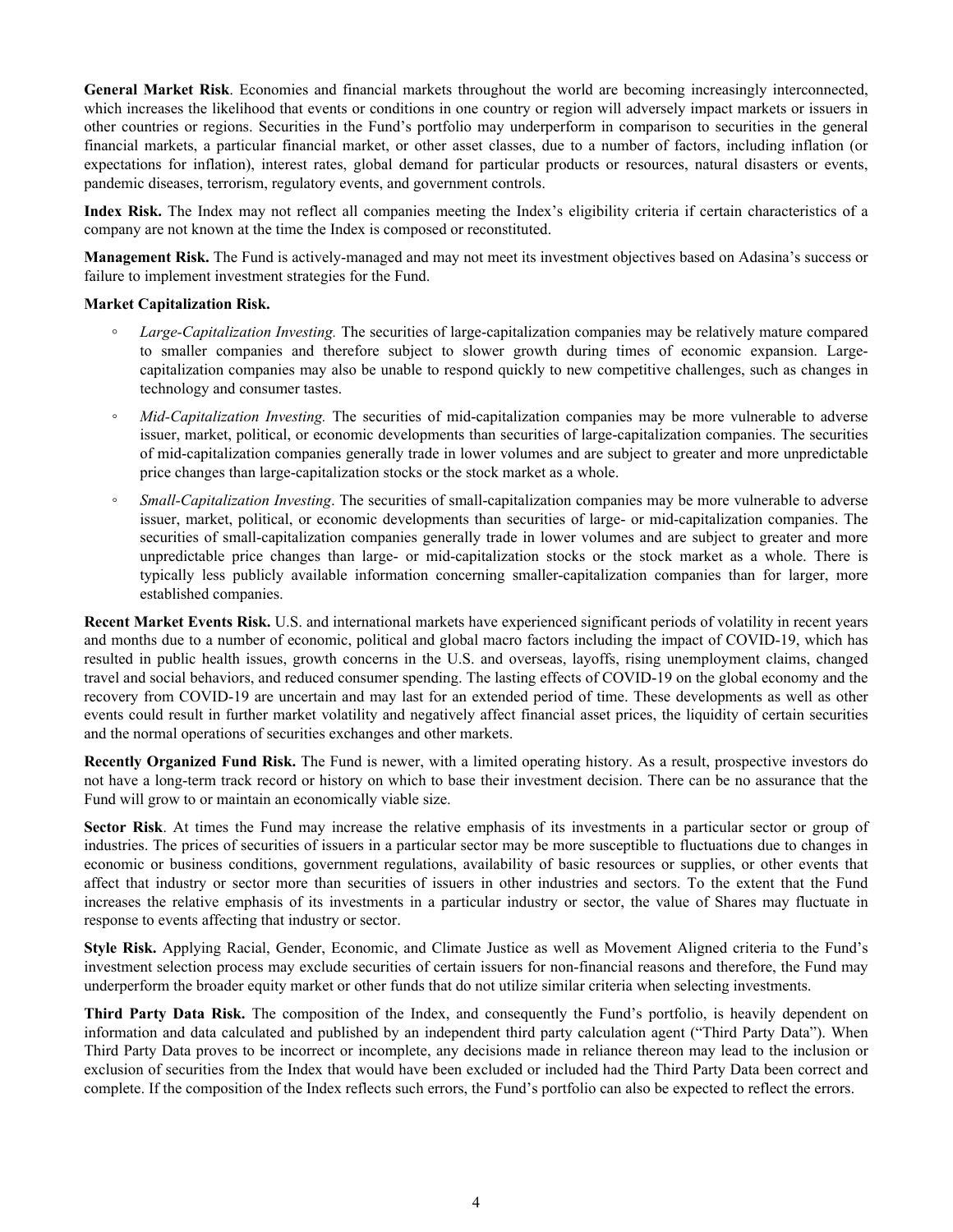## **Performance**

Performance information for the Fund is not included because the Fund has not completed a full calendar year of operations as of the date of this Prospectus. When such information is included, this section will provide some indication of the risks of investing in the Fund by showing changes in the Fund's performance history from year to year and showing how the Fund's average annual total returns compare with those of a broad measure of market performance. Although past performance of the Fund is no guarantee of how it will perform in the future, historical performance may give you some indication of the risks of investing in the Fund. Updated performance information is available on the Fund's website at www.adasinaetf.com.

#### **Management**

#### *Investment Adviser*

Toroso Investments, LLC ("Toroso" or the "Adviser") serves as investment adviser to the Fund.

#### *Sub-Adviser*

Robasciotti & Associates, Inc., doing business as Adasina Social Capital serves as investment sub-adviser to the Fund.

#### *Portfolio Managers*

Rachel J. Robasciotti, Founder and Chief Executive Officer of Adasina, is responsible for the day-to-day management of the Fund and has been a portfolio manager of the Fund since its inception in 2020.

Maya Philipson, Co-Founder and Chief Operating Officer of Adasina, is responsible for the day-to-day management of the Fund and has been a portfolio manager of the Fund since its inception in 2020.

Michael Venuto, Chief Investment Officer for the Adviser, has been a portfolio manager of the Fund since its inception in 2020.

Charles A. Ragauss, CFA, Portfolio Manager for the Adviser, has been a portfolio manager of the Fund since its inception in 2020.

## **Purchase and Sale of Shares**

The Fund issues and redeems Shares at NAV only in large blocks known as "Creation Units," which only APs (typically, broker-dealers) may purchase or redeem. The Fund generally issues and redeems Creation Units in exchange for a portfolio of securities (the "Deposit Securities") and/or a designated amount of U.S. cash.

Shares are listed on a national securities exchange, such as the Exchange, and individual Shares may only be bought and sold in the secondary market through brokers at market prices, rather than NAV. Because Shares trade at market prices rather than NAV, Shares may trade at a price greater than NAV (premium) or less than NAV (discount).

An investor may incur costs attributable to the difference between the highest price a buyer is willing to pay to purchase Shares (the "bid" price) and the lowest price a seller is willing to accept for Shares (the "ask" price) when buying or selling Shares in the secondary market. This difference in bid and ask prices is often referred to as the "bid-ask spread."

Recent information regarding the Fund's NAV, market price, how often Shares traded on the Exchange at a premium or discount, and bid-ask spreads can be found on the Fund's website at www.adasinaetf.com.

## **Tax Information**

Fund distributions are generally taxable as ordinary income, qualified dividend income, or capital gains (or a combination), unless your investment is in an individual retirement account ("IRA") or other tax-advantaged account. Distributions on investments made through tax-deferred arrangements may be taxed later upon withdrawal of assets from those accounts.

## **Financial Intermediary Compensation**

If you purchase Shares through a broker-dealer or other financial intermediary (such as a bank) (an "Intermediary"), the Adviser, the Sub-Adviser, or their affiliates may pay Intermediaries for certain activities related to the Fund, including participation in activities that are designed to make Intermediaries more knowledgeable about exchange-traded products, including the Fund, or for other activities, such as marketing, educational training, or other initiatives related to the sale or promotion of Shares. These payments may create a conflict of interest by influencing the Intermediary and your salesperson to recommend the Fund over another investment. Any such arrangements do not result in increased Fund expenses. Ask your salesperson or visit the Intermediary's website for more information.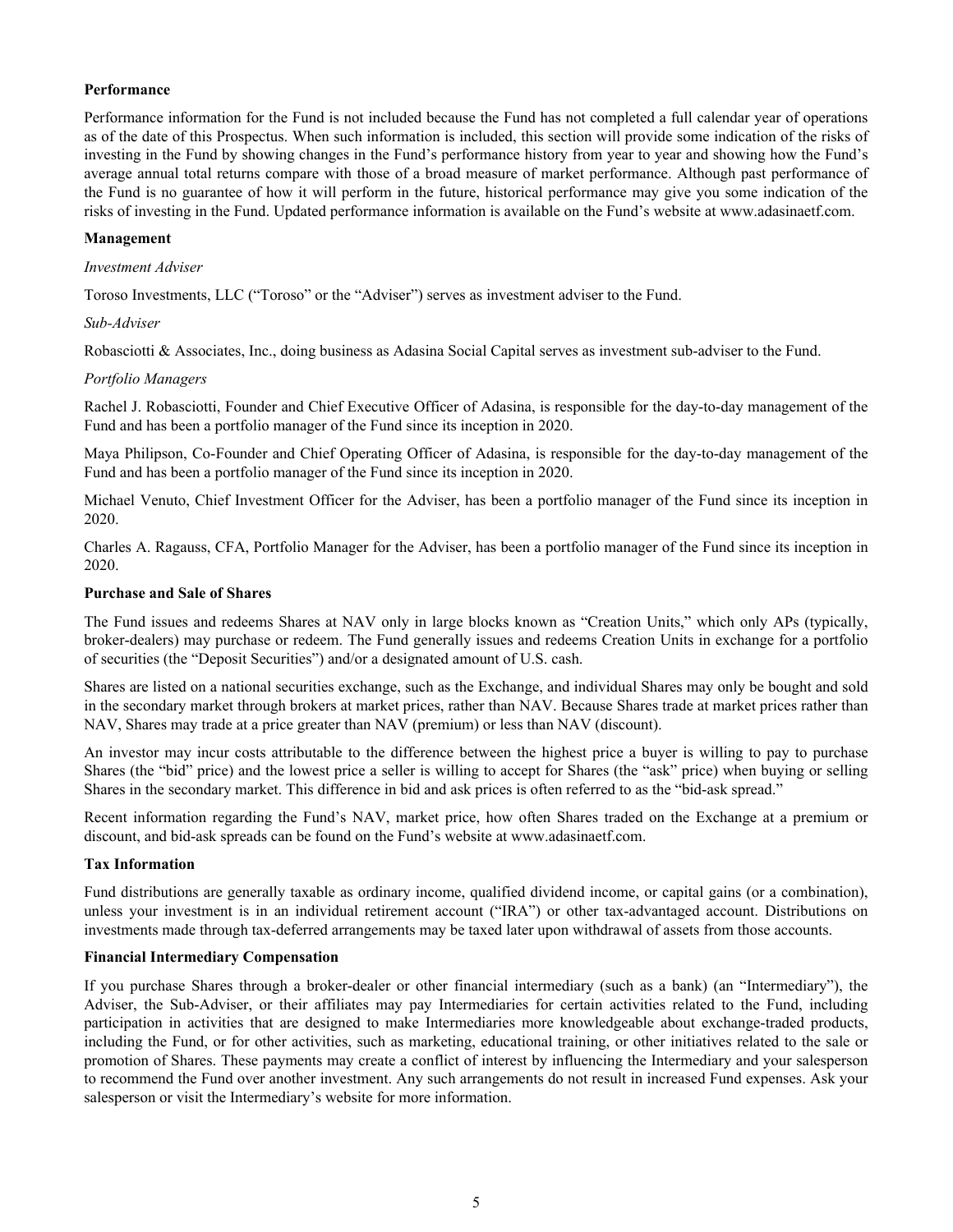## <span id="page-7-0"></span>**ADDITIONAL INFORMATION ABOUT THE FUND**

#### **Investment Objective**

The Adasina Social Justice All Cap Global ETF (the "Fund") seeks capital appreciation and income.

An investment objective is fundamental if it cannot be changed without the consent of the holders of a majority of the outstanding Shares. The Fund's investment objectives have not been adopted as fundamental investment policies and therefore may be changed without the consent of the Fund's shareholders upon approval by the Board of Trustees (the "Board") of Tidal ETF Trust (the "Trust") and 60 days' written notice to shareholders.

#### **Principal Investment Strategies**

The following information is in addition to, and should be read along with, the description of the Fund's principal investment strategies in the section titled "Fund Summary-Principal Investment Strategies" above.

#### *Additional Information about the Index*

Index formation begins with a base universe of approximately 9,000 publicly-traded U.S. and non-U.S. securities. Companies are screened for exclusion from the Index based on Adasina's social justice criteria. In addition, companies must meet certain financial criteria for inclusion in the Index. Index constituents may not be a REIT security. Non-U.S. companies will be U.S. exchange-traded ADRs, if available, provided their liquidity is comparable to locally traded shares. Companies must be listed on a regulated stock exchange in the form of shares tradable for foreign investors without restrictions. Companies must also have a market capitalization of at least \$300 million USD at the time of purchase and an average daily traded value of at least \$1 million USD over the last six months at the time of purchase, or adequate constituent liquidity and accessibility for an exchange listed product as determined by the Index Provider.

Companies that meet all of the above criteria are included in the investable universe. The Index is created by applying a global risk model to the investable universe. The global risk model includes the following factors: size, momentum, trade activity, dividend yield, growth, earnings variability, value, volatility, profit, and leverage to reduce active market risk and weight Index constituents accordingly. The Index is reconstituted semi-annually, and a security will be excluded from the Index at each reconstitution if it no longer meets the above criteria.

Adasina generally expects to use a "replication" strategy for the Fund, meaning it will invest in all of the component securities of the Index. However, the Fund may use a "representative sampling" strategy, meaning Adasina will generally invest the Fund's assets in a sample of the securities in the Index whose return is expected to approximate that of the Index as a whole, when Adasina believes it is in the best interests of the Fund. The Fund may also purchase or sell a security if Adasina believes it will be added to or removed from the Index, respectively, at the next reconstitution.

## *Temporary Defensive Strategies*

For temporary defensive purposes during adverse market, economic, political, or other conditions, the Fund may invest in short-term instruments such as cash or cash equivalents and short-term U.S. government securities. Taking a temporary defensive position may result in the Fund not achieving its investment objective.

#### **Manager of Managers Structure**

The Fund and the Adviser have received exemptive relief from the SEC permitting the Adviser (subject to certain conditions and the approval of the Board to change or select new unaffiliated sub-advisers without obtaining shareholder approval. The relief also permits the Adviser to materially amend the terms of agreements with an unaffiliated sub-adviser (including an increase in the fee paid by the Adviser to the unaffiliated sub-adviser (and not paid by the Fund)) or to continue the employment of an unaffiliated sub-adviser after an event that would otherwise cause the automatic termination of services with Board approval, but without shareholder approval. Shareholders will be notified of any unaffiliated sub-adviser changes. The Adviser has the ultimate responsibility, subject to oversight by the Board, to oversee a sub-adviser and recommend their hiring, termination and replacement.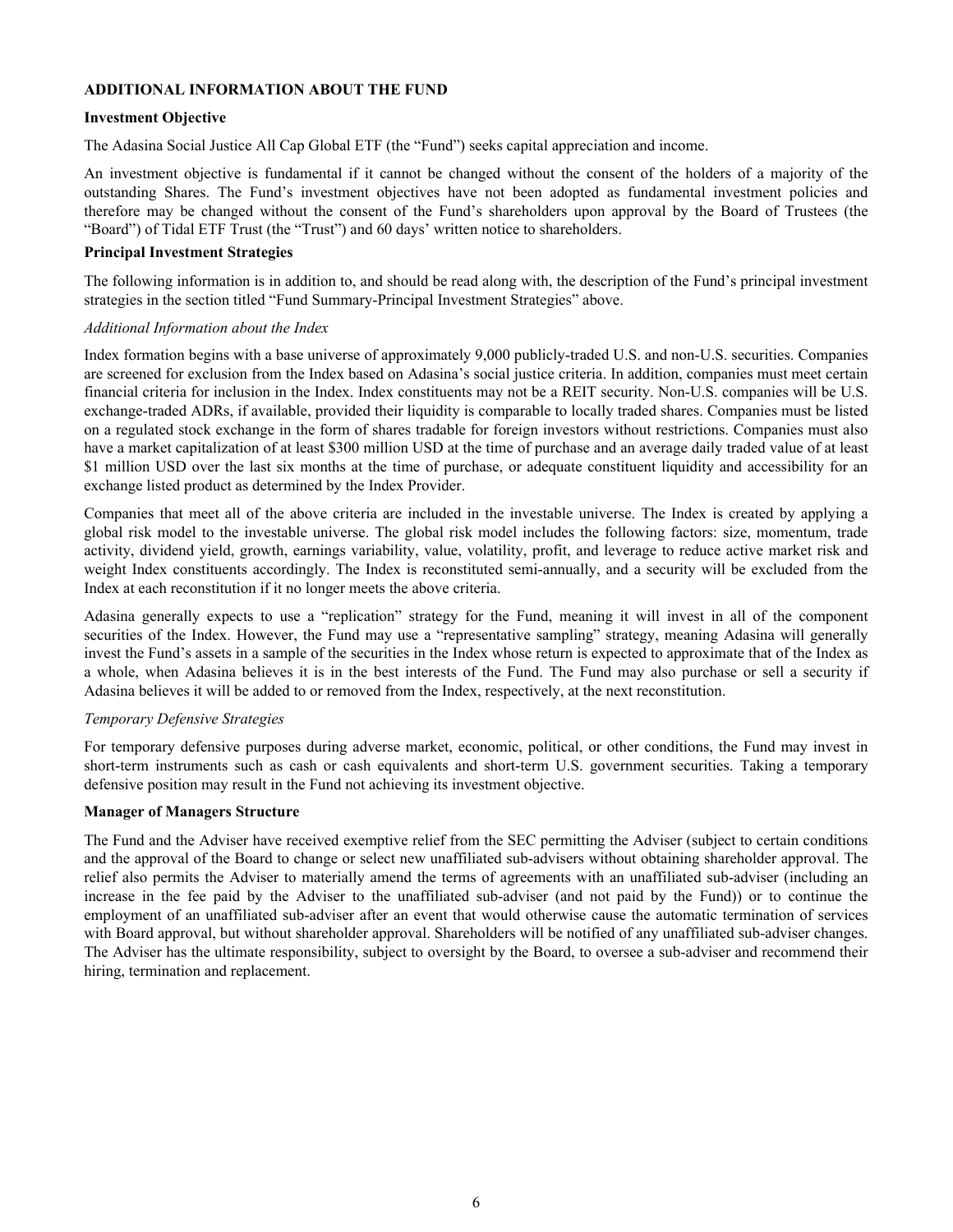## **Principal Risks of Investing in the Fund**

The principal risks are presented in alphabetical order to facilitate finding particular risks and comparing them with those of other funds. Each risk summarized below is considered a "principal risk" of investing in the Fund, regardless of the order in which it appears. As with any investment, there is a risk that you could lose all or a portion of your investment in the Fund. Some or all of these risks may adversely affect the Fund's NAV per share, trading price, yield, total return and/or ability to meet its investment objective. The following risks could affect the value of your performance in the Fund:

**Emerging and Developing Markets Risk.** Investments in securities and instruments traded in developing or emerging markets, or that provide exposure to such securities or markets, can involve additional risks relating to political, economic, or regulatory conditions not associated with investments in U.S. securities and instruments. For example, developing and emerging markets may be subject to (i) greater market volatility, (ii) lower trading volume and liquidity, (iii) greater social, political, and economic uncertainty, (iv) governmental controls on foreign investments and limitations on repatriation of invested capital, (v) lower disclosure, corporate governance, auditing and financial reporting standards, (vi) fewer protections of property rights, (vii) restrictions on the transfer of securities or currency, and (viii) settlement and trading practices that differ from those in U.S. markets. Each of these factors may impact the ability of the Fund to buy, sell, or otherwise transfer securities, adversely affect the trading market and price for Fund Shares and cause the Fund to decline in value.

**Equity Market Risk.** The equity securities held in the Fund's portfolio may experience sudden, unpredictable drops in value or long periods of decline in value. This may occur because of factors that affect securities markets generally or factors affecting specific issuers, industries, or sectors in which the Fund invests. Common stocks, such as those held by the Fund, are generally exposed to greater risk than other types of securities, such as preferred stock and debt obligations, because common stockholders generally have inferior rights to receive payment from issuers.

## **ETF Risk.**

- *◦ APs, Market Makers, and Liquidity Providers Concentration Risk.* The Fund has a limited number of financial institutions that may act as APs. In addition, there may be a limited number of market makers and/or liquidity providers in the marketplace. To the extent either of the following events occur, Shares may trade at a material discount to NAV and possibly face delisting: (i) APs exit the business or otherwise become unable to process creation and/or redemption orders and no other APs step forward to perform these services; or (ii) market makers and/or liquidity providers exit the business or significantly reduce their business activities and no other entities step forward to perform their functions.
- *◦ Costs of Buying or Selling Shares.* Investors buying or selling Shares in the secondary market will pay brokerage commissions or other charges imposed by brokers, as determined by that broker. Brokerage commissions are often a fixed amount and may be a significant proportional cost for investors seeking to buy or sell relatively small amounts of Shares. In addition, secondary market investors will also incur the cost of the bid-ask spread. The bid-ask spread varies over time for Shares based on trading volume and market liquidity, and is generally lower if Shares have more trading volume and market liquidity and higher if Shares have little trading volume and market liquidity. Further, a relatively small investor base in the Fund, asset swings in the Fund and/or increased market volatility may cause increased bid-ask spreads. Due to the costs of buying or selling Shares, including bid-ask spreads, frequent trading of Shares may significantly reduce investment results and an investment in Shares may not be advisable for investors who anticipate regularly making small investments.
- *Shares May Trade at Prices Other Than NAV.* As with all ETFs, Shares may be bought and sold in the secondary market at market prices. Although it is expected that the market price of the Shares will approximate the Fund's NAV, there may be times when the market price of Shares is more than the NAV intra-day (premium) or less than the NAV intra-day (discount) due to supply and demand of the Shares or during periods of market volatility. This risk is heightened in times of market volatility or periods of steep market declines. The market price of Shares during the trading day, like the price of any exchange-traded security, includes a "bid-ask" spread charged by the exchange specialist, market makers, or other participants that trade the Shares. In times of severe market disruption, the bid-ask spread can increase significantly. At those times, Shares are most likely to be traded at a discount to NAV, and the discount is likely to be greatest when the price of Shares is falling fastest, which may be the time that you most want to sell your Shares. The Adviser believes that, under normal market conditions, large market price discounts or premiums to NAV will not be sustained because of arbitrage opportunities. Because securities held by the Fund may trade on foreign exchanges that are closed when the Fund's primary listing exchange is open, the Fund is likely to experience premiums and discounts greater than those of ETFs holding only domestic securities.
- *Trading.* Although Shares are listed for trading on the Exchange and may be listed or traded on U.S. and non-U.S. stock exchanges other than the Exchange, there can be no assurance that an active trading market for such Shares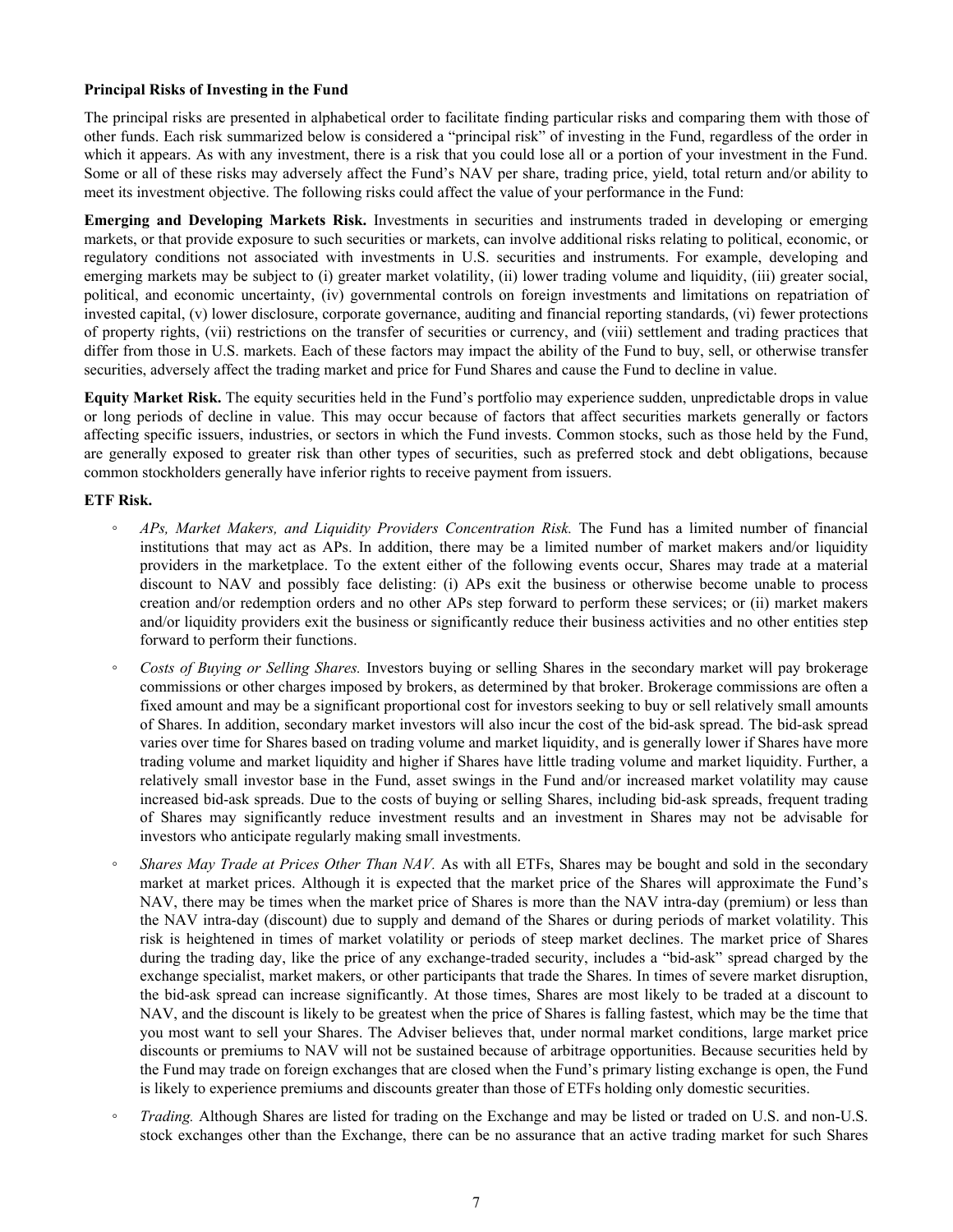will develop or be maintained. Trading in Shares may be halted due to market conditions or for reasons that, in the view of the Exchange, make trading in Shares inadvisable. In addition, trading in Shares on the Exchange is subject to trading halts caused by extraordinary market volatility pursuant to Exchange "circuit breaker" rules, which temporarily halt trading on the Exchange when a decline in the S&P 500 Index during a single day reaches certain thresholds (*e.g.*, 7%, 13%, and 20%). Additional rules applicable to the Exchange may halt trading in Shares when extraordinary volatility causes sudden, significant swings in the market price of Shares. There can be no assurance that Shares will trade with any volume, or at all, on any stock exchange. In stressed market conditions, the liquidity of Shares may begin to mirror the liquidity of the Fund's underlying portfolio holdings, which can be significantly less liquid than Shares.

**Foreign Securities Risk.** Securities of non-U.S. issuers, including depositary receipts, such as ADRs, are subject to certain inherent risks. Certain foreign countries may impose exchange control regulations, restrictions on repatriation of profit on investments or of capital invested, local taxes on investments, and restrictions on the ability of issuers of non-U.S. securities, including ADRs, to make payments of principal and interest to investors located outside the country, whether from currency blockage or otherwise. In addition, the Fund will be subject to risks associated with adverse political and economic developments in foreign countries, including seizure or nationalization of foreign deposits, the imposition of economic sanctions, different legal systems and laws relating to bankruptcy and creditors' rights, and the potential inability to enforce legal judgments, all of which could cause the Fund to lose money on its investments in non-U.S. securities and investments, including ADRs. The cost of servicing external debt will also generally be adversely affected by rising international interest rates, as many external debt obligations bear interest at rates which are adjusted based upon international interest rates. Because non-U.S. securities, including ADRs, may trade on days when the Fund's shares are not priced, NAV may change at times when the Fund's shares cannot be sold.

Foreign banks and securities depositories at which the Fund holds its foreign securities and cash may be recently organized or new to the foreign custody business and may be subject to only limited or no regulatory oversight. Additionally, many foreign governments do not supervise and regulate stock exchanges, brokers and the sale of securities to the same extent as does the United States and may not have laws to protect investors that are comparable to U.S. securities laws. Settlement and clearance procedures in certain foreign markets may result in delays in payment for or delivery of securities not typically associated with settlement and clearance of U.S. investments.

In recent years, the European financial markets have experienced volatility and adverse trends due to concerns about economic downturns in, or rising government debt levels of, several European countries. These events may spread to other countries in Europe, including countries that do not use the Euro. These events may affect the value and liquidity of certain of the Fund's investments.

**General Market Risk**. Economies and financial markets throughout the world are becoming increasingly interconnected, which increases the likelihood that events or conditions in one country or region will adversely impact markets or issuers in other countries or regions. Securities in the Fund's portfolio may underperform in comparison to securities in the general financial markets, a particular financial market or other asset classes, due to a number of factors, including inflation (or expectations for inflation), interest rates, global demand for particular products or resources, natural disasters or events, pandemic diseases, terrorism, regulatory events, and government controls.

**Index Risk.** The Index may not reflect all companies meeting the Index's eligibility criteria if certain characteristics of a company are not known at the time the Index is composed or reconstituted.

**Management Risk.** The Fund is actively-managed and may not meet its investment objectives based on Adasina's success or failure to implement investment strategies for the Fund.

#### **Market Capitalization Risk.**

- **◦** *Large-Capitalization Investing.* The securities of large-capitalization companies may be relatively mature compared to smaller companies and therefore subject to slower growth during times of economic expansion. Largecapitalization companies may also be unable to respond quickly to new competitive challenges, such as changes in technology and consumer tastes.
- *Mid-Capitalization Investing.* The securities of mid-capitalization companies may be more vulnerable to adverse issuer, market, political, or economic developments than securities of large-capitalization companies. The securities of mid-capitalization companies generally trade in lower volumes and are subject to greater and more unpredictable price changes than large capitalization stocks or the stock market as a whole. Some mid-capitalization companies have limited product lines, markets, financial resources, and management personnel and tend to concentrate on fewer geographical markets relative to large-capitalization companies.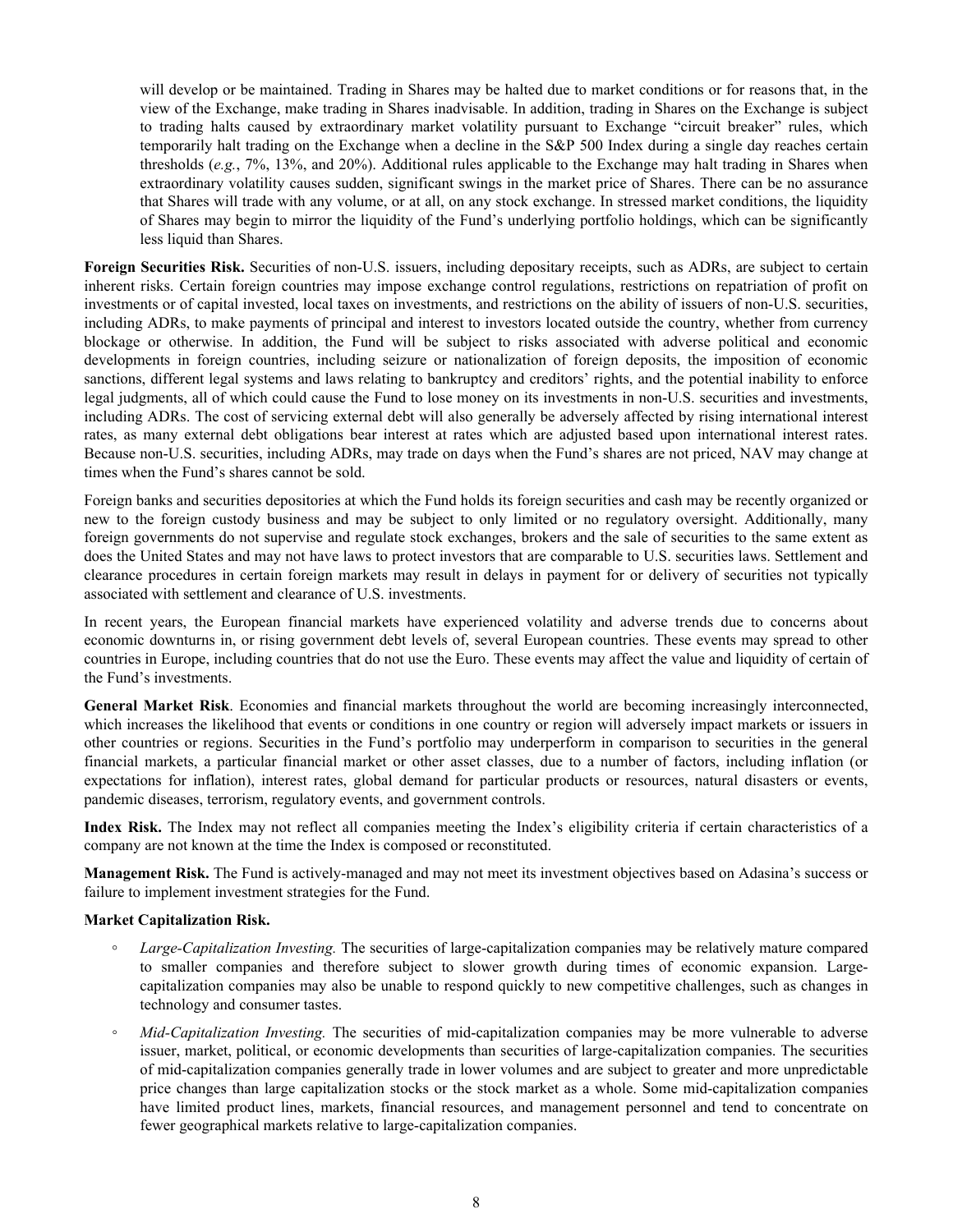<span id="page-10-0"></span>*Small-Capitalization Investing*. The securities of small-capitalization companies may be more vulnerable to adverse issuer, market, political, or economic developments than securities of large- or mid-capitalization companies. The securities of small-capitalization companies generally trade in lower volumes and are subject to greater and more unpredictable price changes than large- or mid-capitalization stocks or the stock market as a whole. Some smallcapitalization companies have limited product lines, markets, and financial and managerial resources and tend to concentrate on fewer geographical markets relative to larger-capitalization companies. There is typically less publicly available information concerning smaller-capitalization companies than for larger, more established companies. Small-capitalization companies also may be particularly sensitive to changes in interest rates, government regulation, borrowing costs and earnings.

**Recent Market Events Risk.** U.S. and international markets have experienced significant periods of volatility in recent years and months due to a number of economic, political and global macro factors including the impact of COVID-19 and related public health issues, growth concerns in the U.S. and overseas, uncertainties regarding interest rates, trade tensions, and the threat of tariffs imposed by the U.S. and other countries. In particular, the spread of COVID-19 worldwide has resulted in disruptions to supply chains and customer activity, stress on the global healthcare system, temporary and permanent layoffs in the private sector, and rising unemployment claims, reduced consumer spending, quarantines, cancellations, market declines, the closing of borders, restrictions on travel, changed travel and social behaviors, and widespread concern and uncertainty. The recovery from the lasting effects of COVID-19 is uncertain and may last for an extended period of time. Health crises and related political, social and economic disruptions caused by the spread of COVID-19 may also exacerbate other pre-existing political, social and economic risks in certain countries. These developments as well as other events could result in further market volatility and negatively affect financial asset prices, the liquidity of certain securities and the normal operations of securities exchanges and other markets, despite government efforts to address market disruptions. As a result, the risk environment remains elevated. The Adviser and the Sub-Adviser will monitor developments and seek to manage the Fund in a manner consistent with achieving the Fund's investment objective, but there can be no assurance that they will be successful in doing so.

**Recently Organized Fund Risk.** The Fund is newer, with a limited operating history. As a result, prospective investors do not have a long-term track record or history on which to base their investment decision. There can be no assurance that the Fund will grow to or maintain an economically viable size.

**Sector Risk**. At times the Fund may increase the relative emphasis of its investments in a particular sector or group of industries. The prices of securities of issuers in a particular sector may be more susceptible to fluctuations due to changes in economic or business conditions, government regulations, availability of basic resources or supplies, or other events that affect that industry or sector more than securities of issuers in other industries and sectors. To the extent that the Fund increases the relative emphasis of its investments in a particular industry or sector, the value of Shares may fluctuate in response to events affecting that industry or sector.

**Style Risk.** Applying Racial, Gender, Economic, and Climate Justice as well as Movement Aligned criteria to the Fund's investment selection process may exclude securities of certain issuers for non-financial reasons and therefore, the Fund may underperform the broader equity market or other funds that do not utilize similar criteria when selecting investments.

**Third Party Data Risk.** The composition of the Index, and consequently the Fund's portfolio, is heavily dependent on proprietary Third Party Data. When Third Party Data proves to be incorrect or incomplete, any decisions made in reliance thereon may lead to the inclusion or exclusion of securities from the Index that would have been excluded or included had the Third Party Data been correct and complete. If the composition of the Index reflects such errors, the Fund's portfolio can also be expected to reflect the errors.

## **PORTFOLIO HOLDINGS INFORMATION**

Information about the Fund's daily portfolio holdings is available on the Fund's website at www.adasinaetf.com.

A complete description of the Fund's policies and procedures with respect to the disclosure of the Fund's portfolio holdings is available in the Fund's Statement of Additional Information ("SAI").

## **MANAGEMENT**

Toroso Investments, LLC, 898 N. Broadway, Suite 2, Massapequa, New York 11758, serves as investment adviser to the Fund and has overall responsibility for the general management and administration of the Fund pursuant to an investment advisory agreement with the Trust, on behalf of the Fund (the "Advisory Agreement"). The Adviser also arranges for subadvisory, transfer agency, custody, fund administration, and all other related services necessary for the Fund to operate. Toroso is a Delaware limited liability company founded in March 2012 that is dedicated to understanding, researching and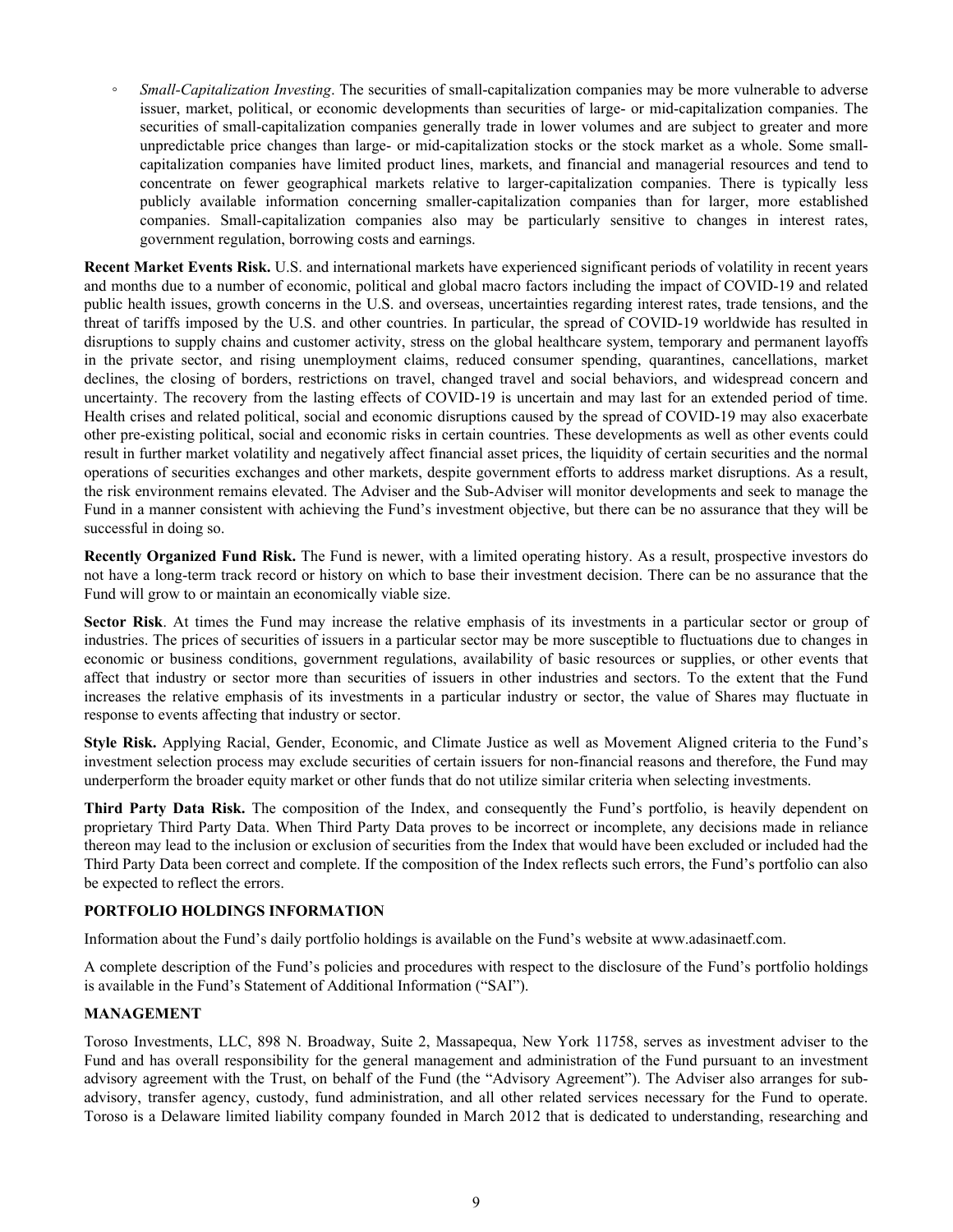managing assets within the expanding ETF universe. As of November 30, 2021, Toroso had assets under management of approximately \$8.2 billion.

The Adviser provides oversight of the Sub-Adviser and review of the Sub-Adviser's performance. The Adviser is also responsible for trading portfolio securities for the Fund, including selecting broker-dealers to execute purchase and sale transactions. For the services provided to the Fund, the Fund pays the Adviser a unified management fee, which is calculated daily and paid monthly, at an annual rate of 0.89% of the Fund's average daily net assets. For the fiscal period December 8, 2020 (commencement of operations) to August 31, 2021, the Adviser received an aggregate fee of 0.89% of average net assets.

Under the Advisory Agreement, the Adviser has agreed to pay all expenses incurred by the Fund except for interest charges on any borrowings, dividends and other expenses on securities sold short, taxes, brokerage commissions, and other expenses incurred in placing orders for the purchase and sale of securities and other investment instruments, acquired fund fees and expenses, accrued deferred tax liability, extraordinary expenses, distribution fees, and expenses paid by the Fund under any distribution plan adopted pursuant to Rule 12b-1 under the 1940 Act, and the unified management fee payable to the Adviser (collectively, the "Excluded Expenses").

A discussion regarding the basis for the Board's approval of the Fund's Advisory Agreement is available in the Fund's semiannual report to shareholders for the reporting period ended February 28, 2021.

#### **Sub-Adviser**

Robasciotti & Associates, Inc., doing business as Adasina Social Capital, a California corporation located at 548 Market Street, Suite 60335 San Francisco, California 94104-5401, serves as investment sub-adviser to the Fund, pursuant to a subadvisory agreement between the Adviser and Adasina (the "Sub-Advisory Agreement"). Adasina is responsible for the dayto-day management of the Fund's portfolio, including determining the securities purchased and sold by the Fund, subject to the supervision of the Adviser and the Board. Adasina specializes in managing equity securities of companies that adhere to social justice requirements for institutional and private clients. For its services, Adasina is paid a fee by the Adviser, which is calculated daily and paid monthly, at an annual rate of 0.02% of the Fund's average daily net assets.

Adasina has agreed to assume the Adviser's obligation to pay all expenses incurred by the Fund, except for the sub-advisory fee payable to Adasina and Excluded Expenses. Such expenses incurred by the Fund and paid by Adasina include fees charged by Tidal ETF Services, LLC, the Fund's administrator and an affiliate of the Adviser. See the section of the SAI titled "Administrator" for additional information about the Fund's administrator.

A discussion regarding the basis for the Board's approval of the Fund's Sub-Advisory Agreement is available in the Fund's semi-annual report to shareholders for the reporting period ended February 28, 2021.

## *About Adasina Social Capital*

Adasina is an investment and financial activism firm that seeks to serve as a bridge between financial markets and social justice movements for the benefit of people and our planet. Adasina uses four interlocking levers to enact long-term, systemic change: people, investments, campaigns, and education.

Adasina believes that transformed systems come from people outside of traditional power structures who carry new perspectives. By building a diverse team that reflects the communities for which Adasina seeks justice, Adasina created a new kind of investing based on the needs of those most impacted by existing inequitable systems. In partnership with social justice organizations within various communities, Adasina defines the social justice criteria that guide its investments. Adasina uses this community-sourced data to educate and mobilize other investors with campaigns that amplify the needs, perspectives, and voices of impacted communities throughout the financial system.

Adasina seeks to pursue social justice by using strategic engagement and shareholder advocacy to encourage change in publicly-traded companies that align with the characteristics considered in the Index.

Adasina has over 15 years of experience creating social justice portfolios for clients. Adasina is Black-owned, as well as majority-owned and operated by women, people of color, and members of the LGBTQ+ community. The company is headquartered in San Francisco, California, and maintains client relationships throughout the United States.

#### **Portfolio Managers**

The following individuals (each, a "Portfolio Manager") have served as portfolio managers of the Fund since its inception in 2020. Ms. Robasciotti and Ms. Philipson are jointly and primarily responsible for the day-to-day management of the Fund, and Mr. Venuto and Mr. Ragauss oversee trading and execution for the Fund.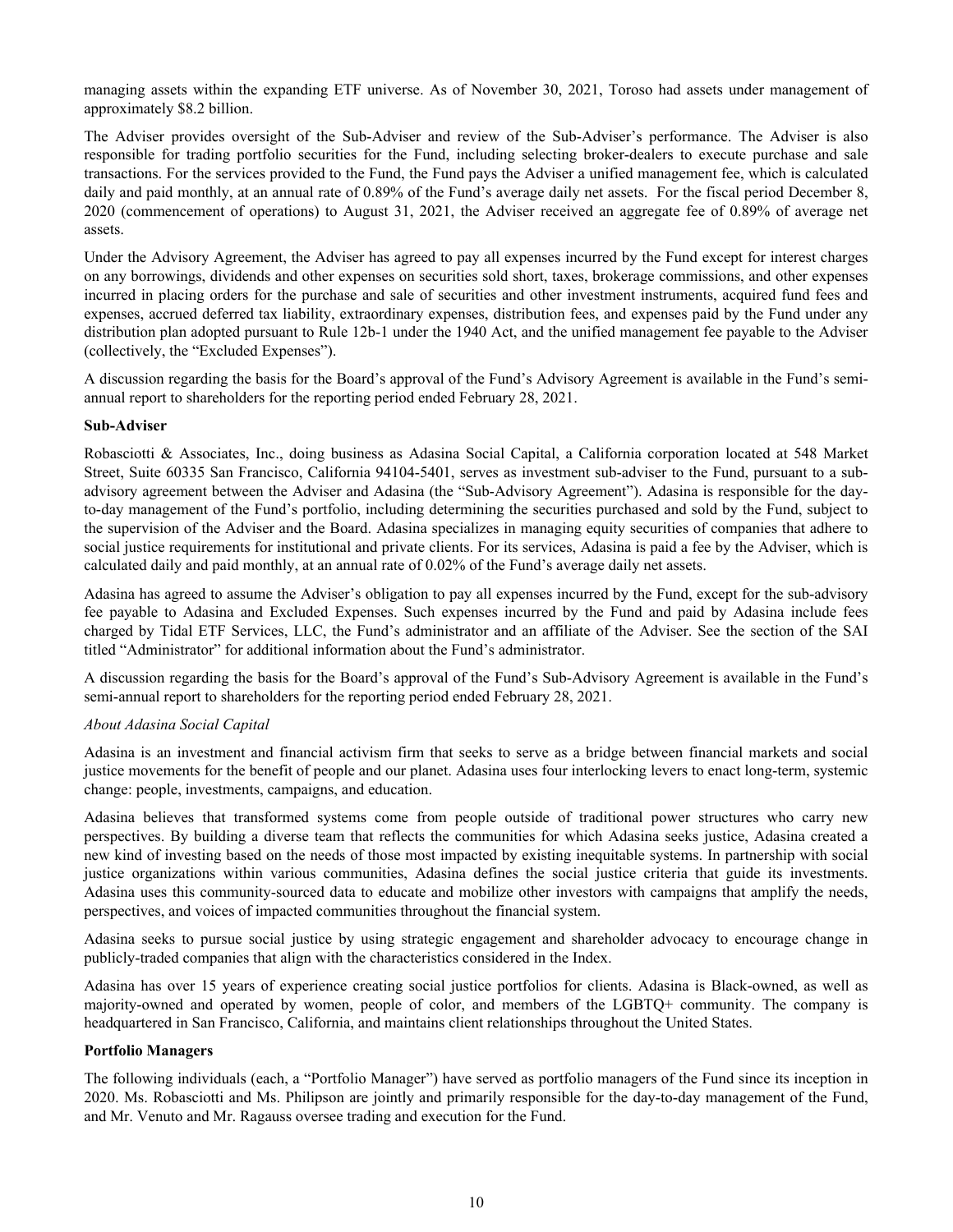## <span id="page-12-0"></span>*Rachel J. Robasciotti, Founder and Chief Executive Officer of Adasina Social Capital*

Rachel Robasciotti founded Robasciotti & Associates, Inc., doing business as Adasina Social Capital as a registered investment adviser dedicated to transforming wealth into a tool that supports the well-being of people and the planet, in 2004. In 2018, Rachel launched and managed the firm's social justice investing strategy for public equities; as a predecessor to the Fund, the strategy similarly sought to integrate issues of racial, gender, economic, and climate justice into investment portfolios. Rachel began her career in financial services at Prudential Securities in 1999 and prior to founding Adasina, she obtained the Series 7 (General Securities Representative Examination) and holds the Series 66 (Uniform Combined State Law Examination) licenses. Rachel serves as the Lead Portfolio Manager for the Adasina Public Equities Portfolio Management Team ("Adasina PE PMT"), the team responsible for managing the Fund, and, as such, approves all final portfolio decisions.

## *Maya Philipson, Co-Founder and Chief Operating Officer of Adasina Social Capital*

Maya Philipson began her career in financial services in 2003 and joined Adasina Social Capital in 2006. In 2018, Maya colaunched and co-managed the firm's social justice investing strategy for public equities; as a predecessor to the Fund, the strategy similarly sought to integrate issues of racial, gender, economic, and climate justice into investment portfolios. Prior to joining Adasina, Maya was the Chief Financial Officer of a family real estate limited partnership and a financial advisor at Ameriprise. While there, she obtained the Series 7 (General Securities Representative Examination) and holds the Series 66 (Uniform Combined State Law Examination) licenses. Maya serves as a Co-Portfolio Manager for the Adasina PE PMT, the team responsible for managing the Fund, and, as such, participates in decisions specifically related to defining the investable universe of securities and optimization of the portfolio.

## *Michael Venuto, Chief Investment Officer for the Adviser*

Mr. Venuto is a co-founder and has been the Chief Investment Officer of the Adviser since 2012. Mr. Venuto is an ETF industry veteran with over a decade of experience in the design and implementation of ETF-based investment strategies. Previously, he was Head of Investments at Global X Funds where he provided portfolio optimization services to institutional clients. Before that, he was Senior Vice President at Horizon Kinetics where his responsibilities included new business development, investment strategy and client and strategic initiatives.

## *Charles A. Ragauss, CFA, Portfolio Manager for the Adviser*

Mr. Ragauss serves as Portfolio Manager of the Adviser, having joined the Adviser in September 2020. Mr. Ragauss previously served as Chief Operating Officer and in other roles at Csat Investment Advisory, L.P., doing business as Exponential ETFs, from April 2016 to September 2020. Previously, Mr. Ragauss was Assistant Vice President at Huntington National Bank ("Huntington"), where he was Product Manager for the Huntington Funds and Huntington Strategy Shares ETFs, a combined fund complex of almost \$4 billion in assets under management. At Huntington, he led ETF development bringing to market some of the first actively managed ETFs. Mr. Ragauss joined Huntington in 2010. Mr. Ragauss attended Grand Valley State University where he received his Bachelor of Business Administration in Finance and International Business, as well as a minor in French. He is a member of both the National and West Michigan CFA societies and holds the CFA designation.

CFA® is a registered trademark owned by the CFA Institute.

The Fund's SAI provides additional information about each Portfolio Manager's compensation structure, other accounts that each Portfolio Manager manages, and each Portfolio Manager's ownership of Shares.

## **HOW TO BUY AND SELL SHARES**

The Fund issues and redeems Shares only in Creation Units at the NAV per share next determined after receipt of an order from an AP. Only APs may acquire Shares directly from the Fund, and only APs may tender their Shares for redemption directly to the Fund, at NAV. APs must be a member or participant of a clearing agency registered with the SEC and must execute a Participant Agreement that has been agreed to by the Distributor (defined below), and that has been accepted by the Fund's transfer agent, with respect to purchases and redemptions of Creation Units. Once created, Shares trade in the secondary market in quantities less than a Creation Unit.

Most investors buy and sell Shares in secondary market transactions through brokers. Individual Shares are listed for trading on the secondary market on the Exchange and can be bought and sold throughout the trading day like other publicly traded securities.

When buying or selling Shares through a broker, you will incur customary brokerage commissions and charges, and you may pay some or all of the spread between the bid and the offer price in the secondary market on each leg of a round trip (purchase and sale) transaction. In addition, because secondary market transactions occur at market prices, you may pay more than NAV when you buy Shares, and receive less than NAV when you sell those Shares.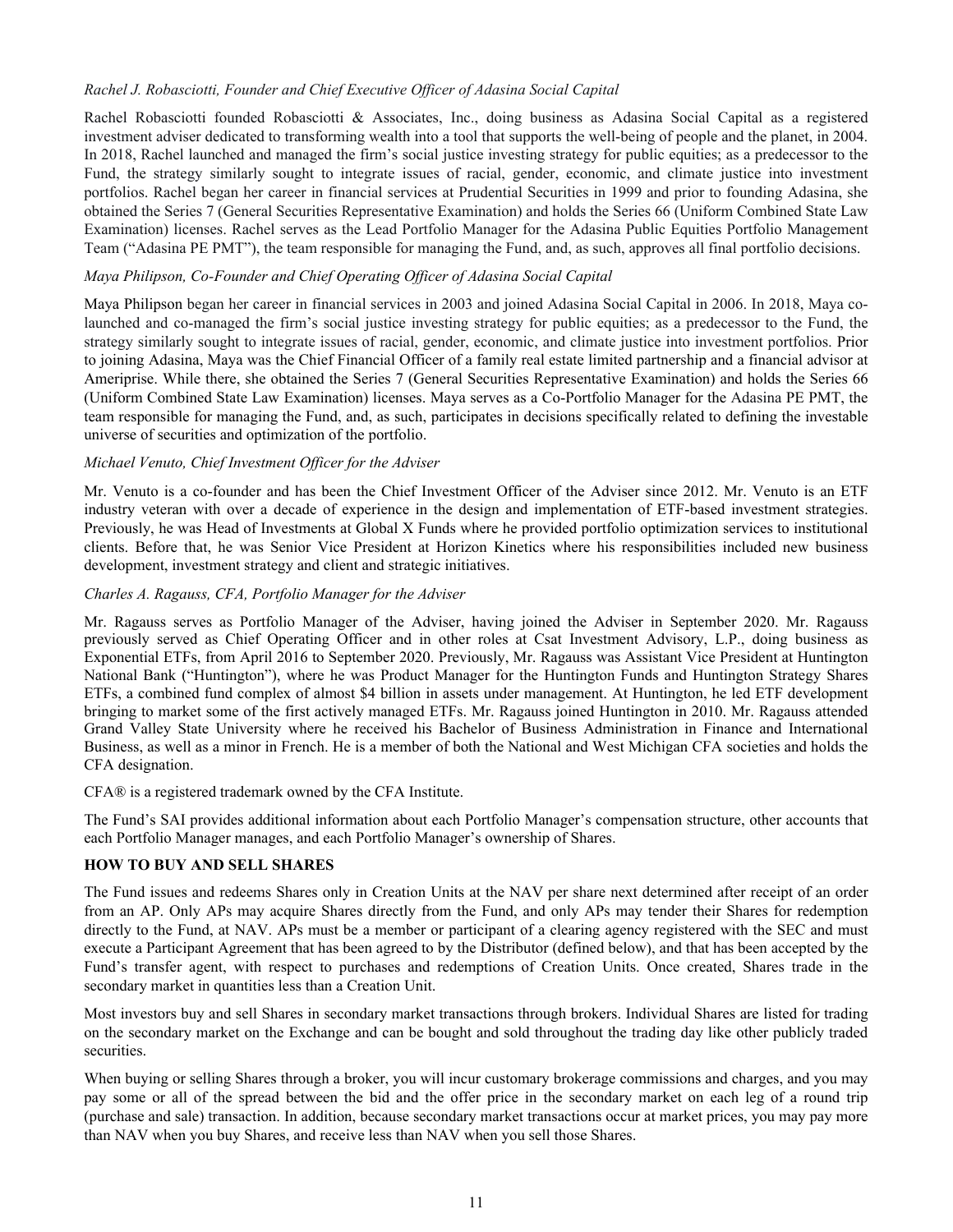## **Book Entry**

Shares are held in book-entry form, which means that no stock certificates are issued. Depository Trust Company ("DTC") or its nominee is the record owner of all outstanding Shares.

Investors owning Shares are beneficial owners as shown on the records of DTC or its participants. DTC serves as the securities depository for all Shares. DTC's participants include securities brokers and dealers, banks, trust companies, clearing corporations and other institutions that directly or indirectly maintain a custodial relationship with DTC. As a beneficial owner of Shares, you are not entitled to receive physical delivery of stock certificates or to have Shares registered in your name, and you are not considered a registered owner of Shares. Therefore, to exercise any right as an owner of Shares, you must rely upon the procedures of DTC and its participants. These procedures are the same as those that apply to any other securities that you hold in book-entry or "street name" through your brokerage account.

#### **Frequent Purchases and Redemptions of Shares**

The Fund imposes no restrictions on the frequency of purchases and redemptions of Shares. In determining not to approve a written, established policy, the Board evaluated the risks of market timing activities by Fund shareholders. Purchases and redemptions by APs, who are the only parties that may purchase or redeem Shares directly with the Fund, are an essential part of the ETF process and help keep Share trading prices in line with the NAV. As such, the Fund accommodates frequent purchases and redemptions by APs. However, the Board has also determined that frequent purchases and redemptions for cash may increase tracking error and portfolio transaction costs and may lead to the realization of capital gains. To minimize these potential consequences of frequent purchases and redemptions, the Fund employs fair value pricing and may impose transaction fees on purchases and redemptions of Creation Units to cover the custodial and other costs incurred by the Fund in effecting trades. In addition, the Fund and the Adviser reserve the right to reject any purchase order at any time.

#### **Determination of Net Asset Value**

The Fund's NAV is calculated as of the scheduled close of regular trading on the New York Stock Exchange ("NYSE"), generally 4:00 p.m. Eastern Time, each day the NYSE is open for business. The NAV for the Fund is calculated by dividing the Fund's net assets by its Shares outstanding.

In calculating its NAV, the Fund generally values its assets on the basis of market quotations, last sale prices, or estimates of value furnished by a pricing service or brokers who make markets in such instruments. If such information is not available for a security held by the Fund or is determined to be unreliable, the security will be valued at fair value estimates under guidelines established by the Board (as described below).

#### **Fair Value Pricing**

The Board has adopted procedures and methodologies to fair value Fund securities whose market prices are not "readily available" or are deemed to be unreliable. For example, such circumstances may arise when: (i) a security has been delisted or has had its trading halted or suspended; (ii) a security's primary pricing source is unable or unwilling to provide a price; (iii) a security's primary trading market is closed during regular market hours; or (iv) a security's value is materially affected by events occurring after the close of the security's primary trading market. Generally, when fair valuing a security, the Fund will take into account all reasonably available information that may be relevant to a particular valuation including, but not limited to, fundamental analytical data regarding the issuer, information relating to the issuer's business, recent trades or offers of the security, general and/or specific market conditions, and the specific facts giving rise to the need to fair value the security. Fair value determinations are made in good faith and in accordance with the fair value methodologies included in the Board-adopted valuation procedures. Due to the subjective and variable nature of fair value pricing, there can be no assurance that the Adviser or the Sub-Adviser will be able to obtain the fair value assigned to the security upon the sale of such security.

#### **Investments by Other Registered Investment Companies in the Fund**

Section 12(d)(1) of the 1940 Act restricts investments by registered investment companies in the securities of other investment companies, including Shares. Registered investment companies are permitted to invest in the Fund beyond the limits set forth in Section  $12(d)(1)$ , subject to certain terms and conditions set forth in an SEC exemptive order issued to the Trust or rule under the 1940 Act, including that such investment companies enter into an agreement with the Fund.

#### **Delivery of Shareholder Documents – Householding**

Householding is an option available to certain investors of the Fund. Householding is a method of delivery, based on the preference of the individual investor, in which a single copy of certain shareholder documents can be delivered to investors who share the same address, even if their accounts are registered under different names. Householding for the Fund is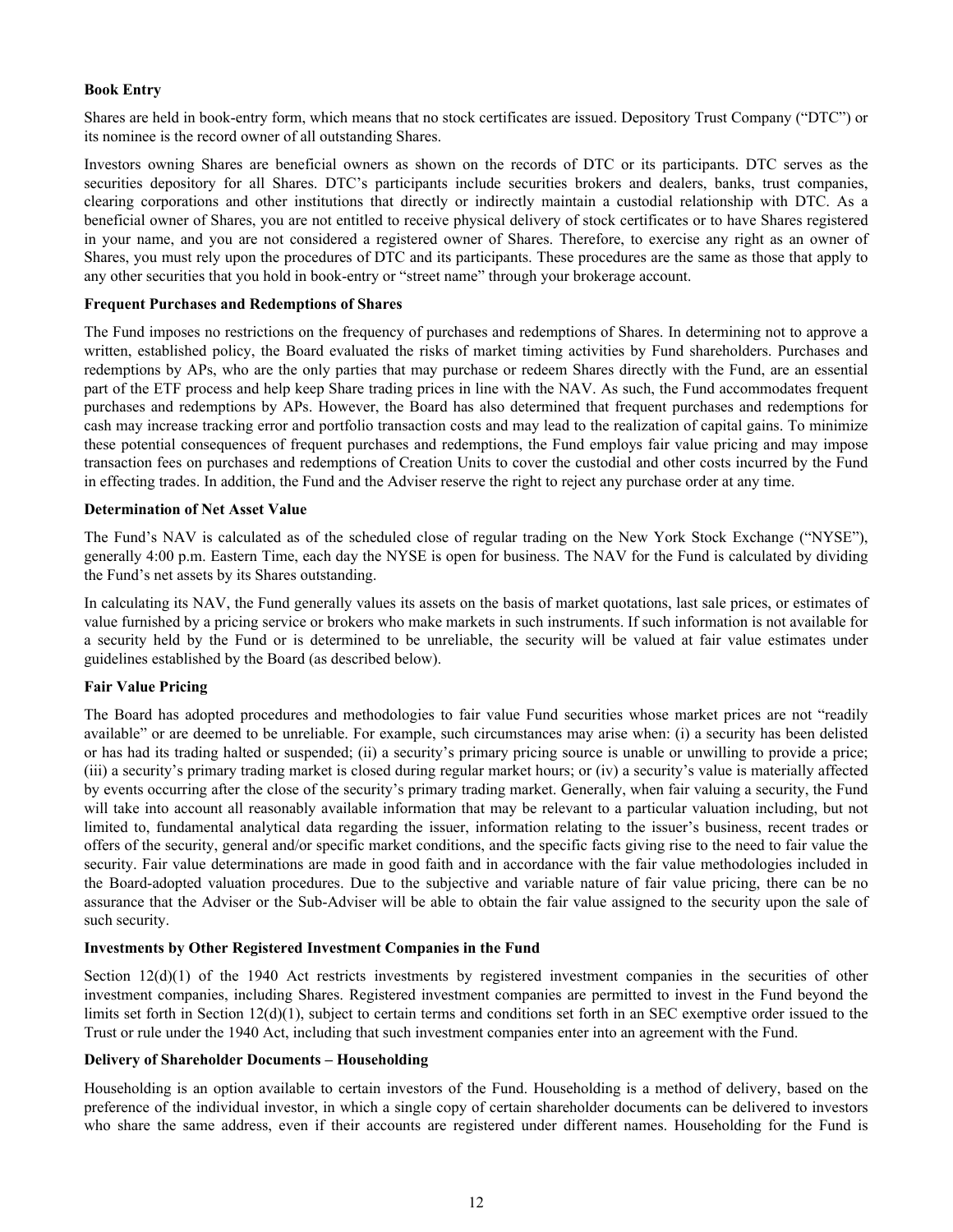<span id="page-14-0"></span>available through certain broker-dealers. If you are interested in enrolling in householding and receiving a single copy of prospectuses and other shareholder documents, please contact your broker-dealer. If you are currently enrolled in householding and wish to change your householding status, please contact your broker-dealer.

## **DIVIDENDS, DISTRIBUTIONS, AND TAXES**

## **Dividends and Distributions**

The Fund intends to pay out dividends and interest income, if any, semi-annually, and distribute any net realized capital gains to its shareholders at least annually. The Fund will declare and pay income and capital gain distributions, if any, in cash. Distributions in cash may be reinvested automatically in additional whole Shares only if the broker through whom you purchased Shares makes such option available. Your broker is responsible for distributing the income and capital gain distributions to you.

## **Taxes**

The following discussion is a summary of some important U.S. federal income tax considerations generally applicable to investments in the Fund. Your investment in the Fund may have other tax implications. Please consult your tax advisor about the tax consequences of an investment in Shares, including the possible application of foreign, state, and local tax laws.

The Fund intends to qualify each year for treatment as a regulated investment company (a "RIC") under the Internal Revenue Code of 1986, as amended. If it meets certain minimum distribution requirements, a RIC is not subject to tax at the fund level on income and gains from investments that are timely distributed to shareholders. However, the Fund's failure to qualify as a RIC or to meet minimum distribution requirements would result (if certain relief provisions were not available) in fund-level taxation and, consequently, a reduction in income available for distribution to shareholders.

Unless your investment in Shares is made through a tax-exempt entity or tax-advantaged account, such as an IRA plan, you need to be aware of the possible tax consequences when the Fund makes distributions, when you sell your Shares listed on the Exchange, and when you purchase or redeem Creation Units (institutional investors only).

The tax legislation commonly referred to as the Tax Cuts and Jobs Act (the "Tax Act") made significant changes to the U.S. federal income tax rules for taxation of individuals and corporations, generally effective for taxable years beginning after December 31, 2017. Many of the changes applicable to individuals are temporary and would apply only to taxable years before January 1, 2026. There were only minor changes with respect to the specific rules only applicable to RICs, such as the Fund. The Tax Act, however, also made numerous other changes to the tax rules that may affect shareholders and the Fund. Subsequent legislation has modified certain changes to the U.S. federal income tax rules made by the Tax Act which may, in addition, affect shareholders and the Fund. You are urged to consult with your own tax advisor regarding how this legislation affects your investment in the Fund.

## **Taxes on Distributions**

For federal income tax purposes, distributions of net investment income are generally taxable to shareholders as ordinary income or qualified dividend income. Taxes on distributions of net capital gains (if any) are determined by how long the Fund owned the investments that generated them, rather than how long a shareholder has owned their Shares. Sales of assets held by the Fund for more than one year generally result in long-term capital gains and losses, and sales of assets held by the Fund for one year or less generally result in short-term capital gains and losses. Distributions of the Fund's net capital gain (the excess of net long-term capital gains over net short-term capital losses) that are reported by the Fund as capital gain dividends ("Capital Gain Dividends") will be taxable to shareholders as long-term capital gains. Distributions of short-term capital gain will generally be taxable to shareholders as ordinary income. Dividends and distributions are generally taxable to you whether you receive them in cash or reinvest them in additional Shares.

Distributions reported by the Fund as "qualified dividend income" are generally taxed to non-corporate shareholders at rates applicable to long-term capital gains, provided certain holding period and other requirements are met. "Qualified dividend income" generally is income derived from dividends paid by U.S. corporations or certain foreign corporations that are either incorporated in a U.S. possession or eligible for tax benefits under certain U.S. income tax treaties. In addition, dividends that the Fund receives in respect of stock of certain foreign corporations may be qualified dividend income if that stock is readily tradable on an established U.S. securities market. Corporate shareholders may be entitled to a dividends-received deduction for the portion of dividends they receive from the Fund that are attributable to dividends received by the Fund from U.S. corporations, subject to certain limitations.

Shortly after the close of each calendar year, you will be informed of the character of any distributions received from the Fund.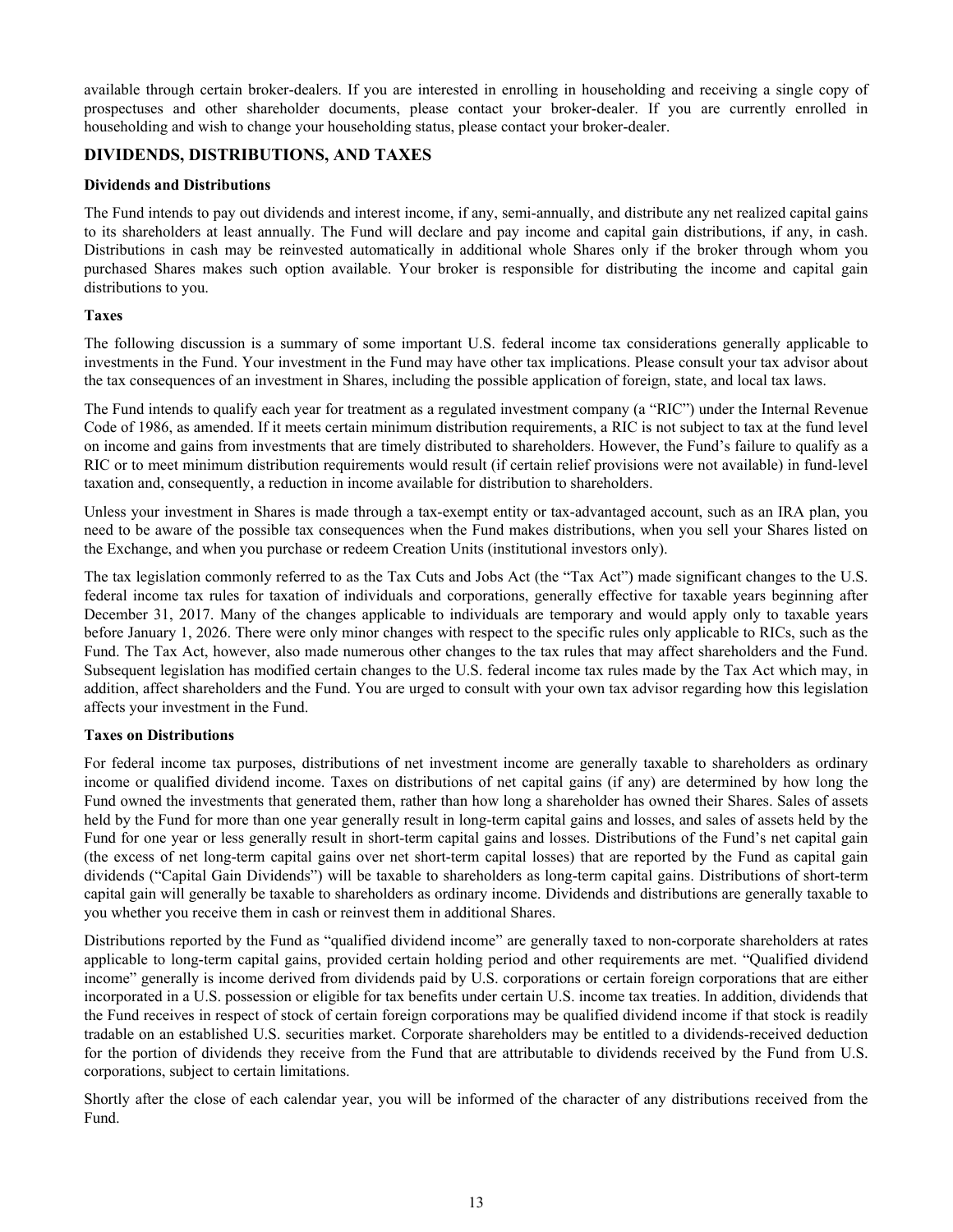In addition to the federal income tax, certain individuals, trusts, and estates may be subject to a Net Investment Income ("NII") tax of 3.8%. The NII tax is imposed on the lesser of: (i) a taxpayer's investment income, net of deductions properly allocable to such income; or (ii) the amount by which such taxpayer's modified adjusted gross income exceeds certain thresholds (\$250,000 for married individuals filing jointly, \$200,000 for unmarried individuals and \$125,000 for married individuals filing separately). The Fund's distributions are includable in a shareholder's investment income for purposes of this NII tax. In addition, any capital gain realized by a shareholder upon a sale or redemption of Fund shares is includable in such shareholder's investment income for purposes of this NII tax.

In general, your distributions are subject to federal income tax for the year in which they are paid. Certain distributions paid in January, however, may be treated as paid on December 31 of the prior year. Distributions are generally taxable to you even if they are paid from income or gains earned by the Fund before your investment (and thus were included in the Shares' NAV when you purchased your Shares).

You may wish to avoid investing in the Fund shortly before a dividend or other distribution, because such a distribution will generally be taxable to you even though it may economically represent a return of a portion of your investment.

If you are neither a resident nor a citizen of the United States or if you are a foreign entity, distributions (other than Capital Gain Dividends) paid to you by the Fund will generally be subject to a U.S. withholding tax at the rate of 30%, unless a lower treaty rate applies. The Fund may, under certain circumstances, report all or a portion of a dividend as an "interest-related dividend" or a "short-term capital gain dividend," which would generally be exempt from this 30% U.S. withholding tax, provided certain other requirements are met.

Under the Foreign Account Tax Compliance Act ("FATCA"), the Fund may be required to withhold a generally nonrefundable 30% tax on (i) distributions of investment company taxable income and (ii) distributions of net capital gain and the gross proceeds of a sale or redemption of Fund shares paid to (A) certain "foreign financial institutions" unless such foreign financial institution agrees to verify, monitor, and report to the Internal Revenue Service ("IRS") the identity of certain of its account-holders, among other items (or unless such entity is otherwise deemed compliant under the terms of an intergovernmental agreement between the United States and the foreign financial institution's country of residence), and (B) certain "non-financial foreign entities" unless such entity certifies to the Fund that it does not have any substantial U.S. owners or provides the name, address, and taxpayer identification number of each substantial U.S. owner, among other items. In December 2018, the IRS and Treasury Department released proposed Treasury Regulations that would eliminate FATCA withholding on Fund distributions of net capital gain and the gross proceeds from a sale or redemption of Fund shares. Although taxpayers are entitled to rely on these proposed Treasury Regulations until final Treasury Regulations are issued, these proposed Treasury Regulations have not been finalized, may not be finalized in their proposed form, and are potentially subject to change. This FATCA withholding tax could also affect the Fund's return on its investments in foreign securities or affect a shareholder's return if the shareholder holds its Fund shares through a foreign intermediary. You are urged to consult your tax adviser regarding the application of this FATCA withholding tax to your investment in the Fund and the potential certification, compliance, due diligence, reporting, and withholding obligations to which you may become subject in order to avoid this withholding tax.

The Fund (or a financial intermediary, such as a broker, through which a shareholder owns Shares) generally is required to withhold and remit to the U.S. Treasury a percentage of the taxable distributions and sale or redemption proceeds paid to any shareholder who fails to properly furnish a correct taxpayer identification number, who has underreported dividend or interest income, or who fails to certify that they are not subject to such withholding.

## **Taxes When Shares are Sold on the Exchange**

Any capital gain or loss realized upon a sale of Shares generally is treated as a long-term capital gain or loss if Shares have been held for more than one year and as a short-term capital gain or loss if Shares have been held for one year or less. However, any capital loss on a sale of Shares held for six months or less is treated as long-term capital loss to the extent of Capital Gain Dividends paid with respect to such Shares. Any loss realized on a sale will be disallowed to the extent Shares are acquired, including through reinvestment of dividends, within a 61-day period beginning 30 days before and ending 30 days after the sale of substantially identical Shares.

## **Taxes on Purchases and Redemptions of Creation Units**

An AP having the U.S. dollar as its functional currency for U.S. federal income tax purposes who exchanges securities for Creation Units generally recognizes a gain or a loss. The gain or loss will be equal to the difference between the value of the Creation Units at the time of the exchange and the exchanging AP's aggregate basis in the securities delivered plus the amount of any cash paid for the Creation Units. An AP who exchanges Creation Units for securities will generally recognize a gain or loss equal to the difference between the exchanging AP's basis in the Creation Units and the aggregate U.S. dollar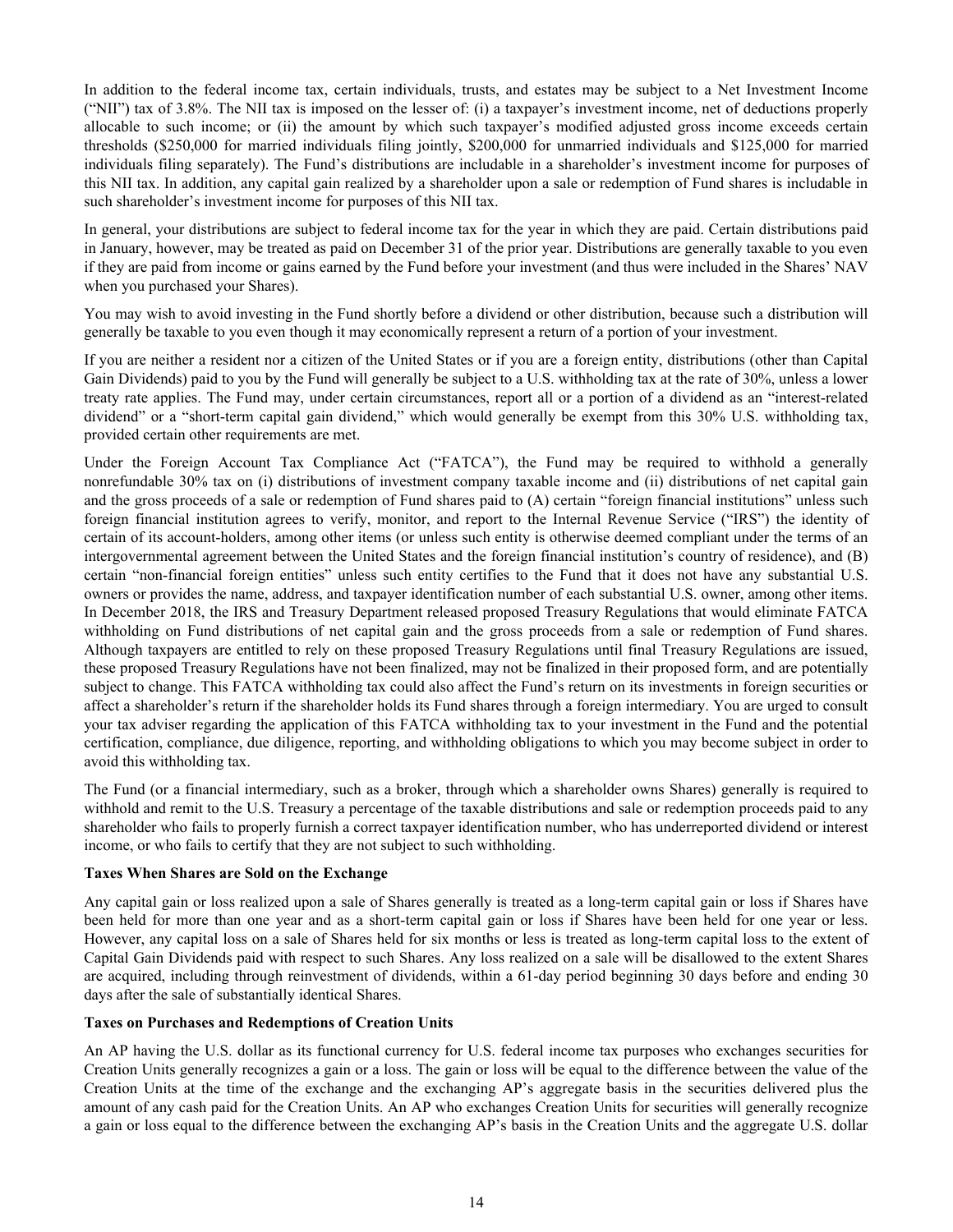<span id="page-16-0"></span>market value of the securities received, plus any cash received for such Creation Units. The IRS may assert, however, that a loss that is realized upon an exchange of securities for Creation Units may not be currently deducted under the rules governing "wash sales" (for an AP who does not mark-to-market their holdings) or on the basis that there has been no significant change in economic position. Persons exchanging securities should consult their own tax advisor with respect to whether wash sale rules apply and when a loss might be deductible.

Any capital gain or loss realized upon redemption of Creation Units is generally treated as long-term capital gain or loss if Shares comprising the Creation Units have been held for more than one year and as a short-term capital gain or loss if such Shares have been held for one year or less.

The Fund may include a payment of cash in addition to, or in place of, the delivery of a basket of securities upon the redemption of Creation Units. The Fund may sell portfolio securities to obtain the cash needed to distribute redemption proceeds. This may cause the Fund to recognize investment income and/or capital gains or losses that it might not have recognized if it had completely satisfied the redemption in-kind. As a result, the Fund may be less tax efficient if it includes such a cash payment in the proceeds paid upon the redemption of Creation Units.

## **Foreign Investments by the Fund**

Interest and other income received by the Fund with respect to foreign securities may give rise to withholding and other taxes imposed by foreign countries. Tax treaties or conventions between certain countries and the United States may reduce or eliminate such taxes. If, as of the close of a taxable year, more than 50% of the value of the Fund's assets consists of certain foreign stock or securities, the Fund will be eligible to elect to "pass through" to investors the amount of certain qualifying foreign income and similar taxes paid by the Fund during that taxable year. This means that investors would be considered to have received as additional income their respective shares of such foreign taxes, but may be entitled to either a corresponding tax deduction in calculating taxable income, or, subject to certain limitations, a credit in calculating federal income tax. If the Fund does not so elect, the Fund will be entitled to claim a deduction for certain foreign taxes incurred by the Fund. The Fund (or its administrative agent) will notify you if it makes such an election and provide you with the information necessary to reflect foreign taxes paid on your income tax return.

*The foregoing discussion summarizes some of the possible consequences under current federal tax law of an investment in the Fund. It is not a substitute for personal tax advice. You also may be subject to foreign, state, and local tax on Fund distributions and sales of Shares. Consult your personal tax advisor about the potential tax consequences of an investment in Shares under all applicable tax laws. For more information, please see the section entitled "Federal Income Taxes" in the SAI.*

#### **DISTRIBUTION**

Foreside Fund Services, LLC (the "Distributor"), the Fund's distributor, is a broker-dealer registered with the SEC. The Distributor distributes Creation Units for the Fund on an agency basis and does not maintain a secondary market in Shares. The Distributor has no role in determining the policies of the Fund or the securities that are purchased or sold by the Fund. The Distributor's principal address is Three Canal Plaza, Suite 100, Portland, Maine 04101.

The Board has adopted a Distribution (Rule 12b-1) Plan (the "Plan") pursuant to Rule 12b-1 under the 1940 Act. In accordance with the Plan, the Fund is authorized to pay an amount up to 0.25% of its average daily net assets each year to pay distribution fees for the sale and distribution of its Shares.

No Rule 12b-1 fees are currently paid by the Fund, and there are no plans to impose these fees. However, in the event Rule 12b-1 fees are charged in the future, because the fees are paid out of Fund assets on an ongoing basis, over time these fees will increase the cost of your investment and may cost you more than certain other types of sales charges.

## **PREMIUM/DISCOUNT INFORMATION**

Information regarding how often Shares traded on the Exchange at a price above (i.e., at a premium) or below (i.e., at a discount) the NAV of the Fund can be found on the Fund's website at www.adasinaetf.com.

#### **ADDITIONAL NOTICES**

Shares are not sponsored, endorsed, or promoted by the Exchange. The Exchange is not responsible for, nor has it participated in the determination of, the timing, prices, or quantities of Shares to be issued, nor in the determination or calculation of the equation by which Shares are redeemable. The Exchange has no obligation or liability to owners of Shares in connection with the administration, marketing, or trading of Shares.

Without limiting any of the foregoing, in no event shall the Exchange have any liability for any lost profits or indirect, punitive, special, or consequential damages even if notified of the possibility thereof.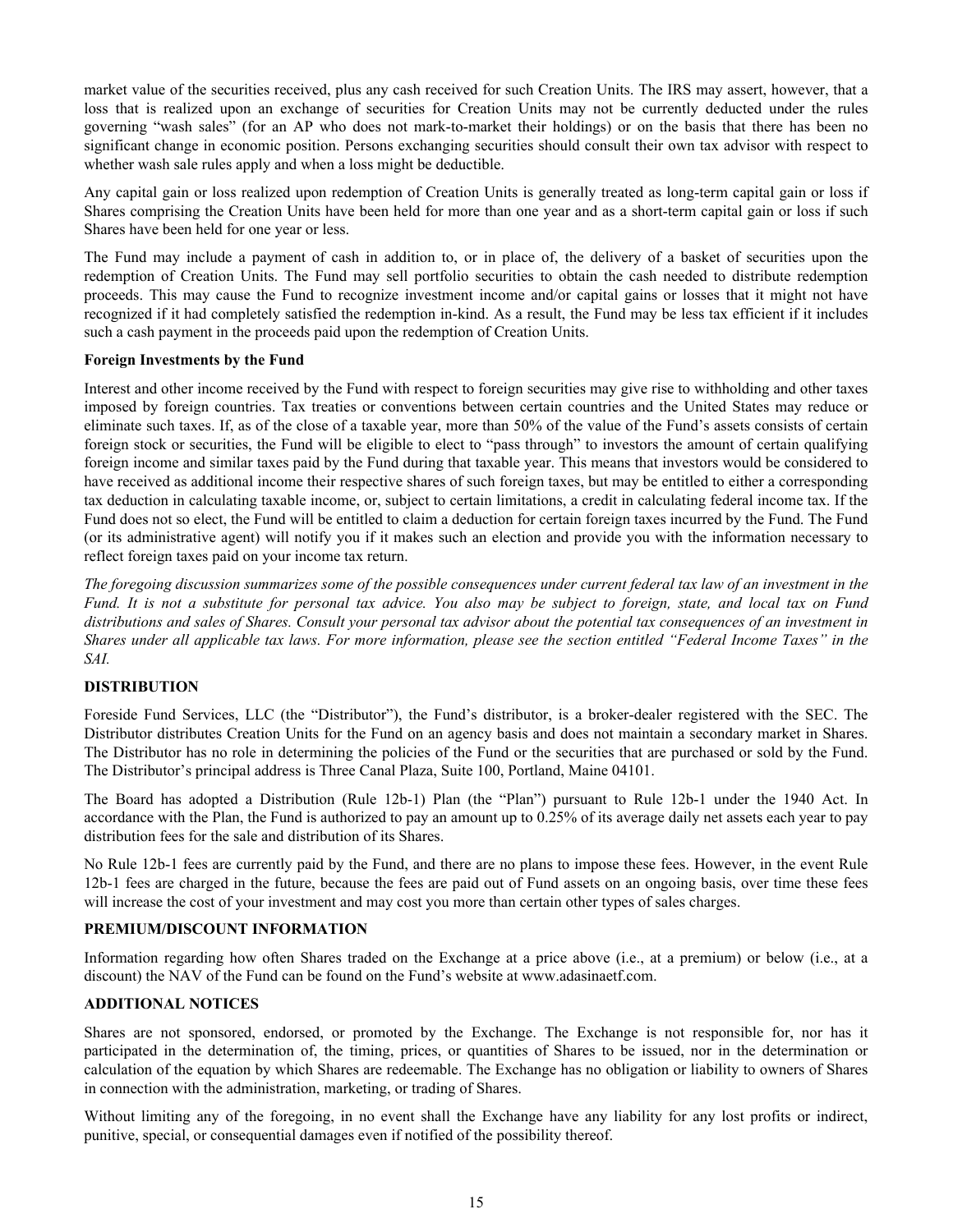<span id="page-17-0"></span>The Adviser, the Sub-Adviser, and the Fund make no representation or warranty, express or implied, to the owners of Shares or any member of the public regarding the advisability of investing in securities generally or in the Fund particularly.

## **FINANCIAL HIGHLIGHTS**

The Financial Highlights table is intended to help you understand the Fund's financial performance for the fiscal period from December 8, 2020 (commencement of operations) to August 31, 2021. Certain information reflects financial results for a single Fund share. The total return in the table represents the rate that an investor would have earned or lost on an investment in the Fund (assuming reinvestment of all dividends and distributions). This information has been audited by Tait, Weller & Baker LLP, the Fund's independent registered public accounting firm, whose report, along with the Fund's financial statements, is included in the Fund's annual report, which is available upon request.

|                                                                   | <b>Period Ended</b> |                                |
|-------------------------------------------------------------------|---------------------|--------------------------------|
|                                                                   |                     | August 31, 2021 <sup>(1)</sup> |
|                                                                   | \$                  | 15.00                          |
| <b>Income from Investment Operations:</b>                         |                     |                                |
| Net investment income $(\text{loss})^{(2)}$                       |                     | 0.10                           |
|                                                                   |                     | 2.79                           |
|                                                                   |                     | 2.89                           |
| <b>Less Distributions:</b>                                        |                     |                                |
| From net investment income                                        |                     | (0.07)                         |
| Total distributions                                               |                     | (0.07)                         |
|                                                                   |                     | 17.82                          |
| Total return $^{(3) (4)}$                                         |                     | 19.24 %                        |
| <b>Ratios / Supplemental Data:</b>                                |                     |                                |
|                                                                   | \$                  | 71.30                          |
| Portfolio turnover rate (3)                                       |                     | 59 $\%$                        |
|                                                                   |                     | 0.89%                          |
| Ratio of net investment income (loss) to average net assets $(5)$ |                     | $0.80 \%$                      |

 $^{(1)}$  The Fund commenced operations on December 8, 2020. The information presented is from December 8, 2020 to August 31, 2021.

(2) Calculated using average shares outstanding method.

 $(3)$  Not annualized.

(4) The total return is based on the Fund's net asset value.

(5) Annualized.